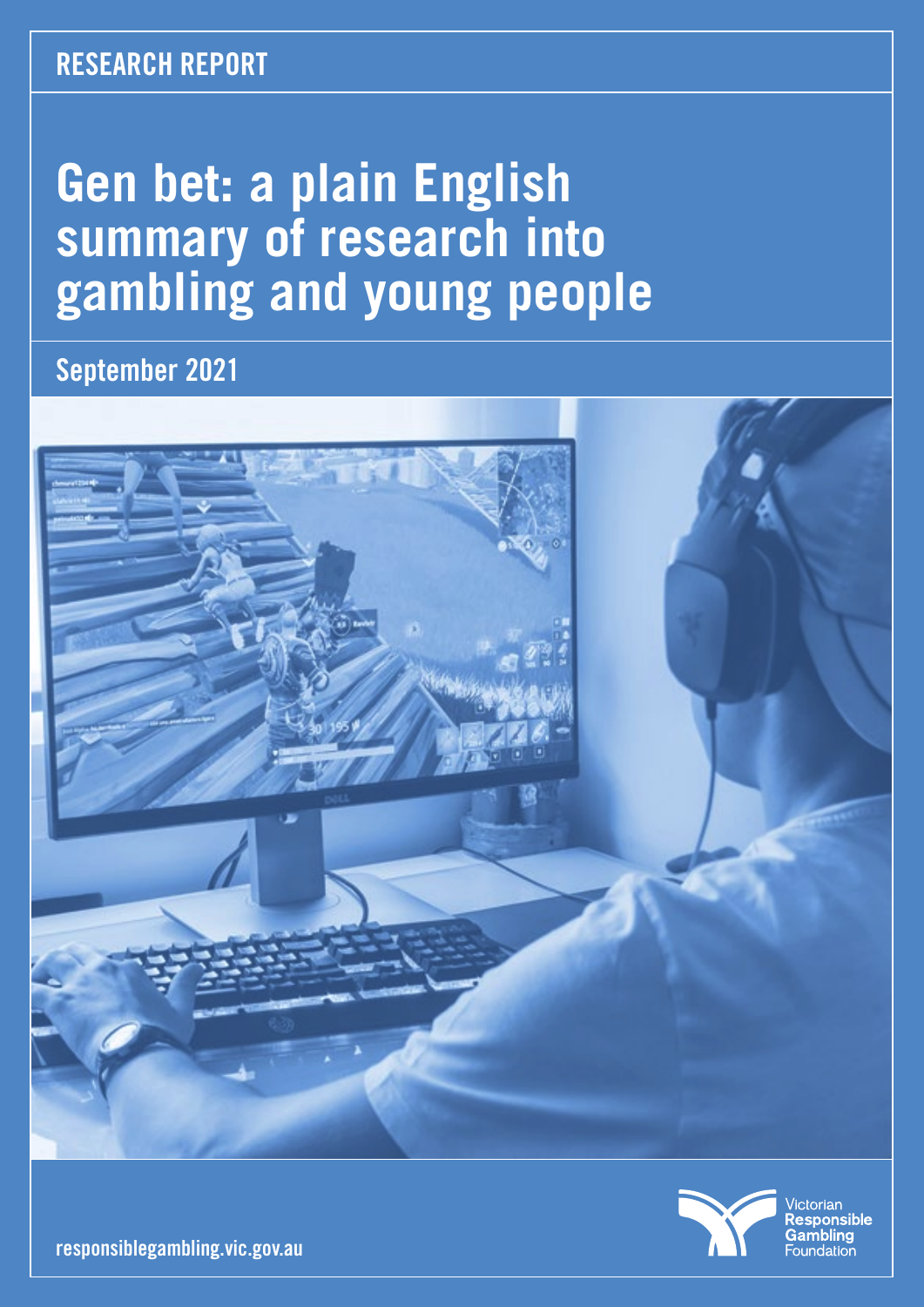

© Victorian Responsible Gambling Foundation, September 2021

This publication is licensed under a Creative Commons Attribution 3.0 Australia licence. The licence does not apply to any images, photographs, branding or logos.

This report has been peer reviewed by two independent researchers. For further information on the foundation's review process of research reports, please see responsiblegambling.vic.gov.au.

For information on the Victorian Responsible Gambling Foundation Research Program visit responsiblegambling.vic.gov.au.

#### Disclaimer

The opinions, findings and proposals contained in this report represent the views of the authors and do not necessarily represent the attitudes or opinions of the Victorian Responsible Gambling Foundation or the State of Victoria. No warranty is given as to the accuracy of the information. The Victorian Responsible Gambling Foundation specifically excludes any liability for any error or inaccuracy in, or omissions from, this document and any loss or damage that you or any other person may suffer.

#### Conflict of interest declaration

The authors declare no conflict of interest in relation to this report or project.

#### Author: Luke Duffy

The author acknowledges the work of Helen Miller in producing the original (2017) version of this report.

**Enquiries** Rosa Billi +61 3 9452 2625 rosa.billi@responsiblegambling.vic.gov.au

#### Victorian Responsible Gambling Foundation

Level 6, 14–20 Blackwood Street North Melbourne Victoria 3051

PO Box 2156 Royal Melbourne Hospital Victoria 3050

Telephone: +61 3 9452 2600 Facsimile: +61 3 9452 2660 ABN: 72 253 301 291

#### Our vision: A Victoria free from gambling-related harm



Victorian **Responsible** Gambling Foundation

**Victorian Responsible Gambling Foundation vicrgf** in **responsiblegambling ResponsibleGambling**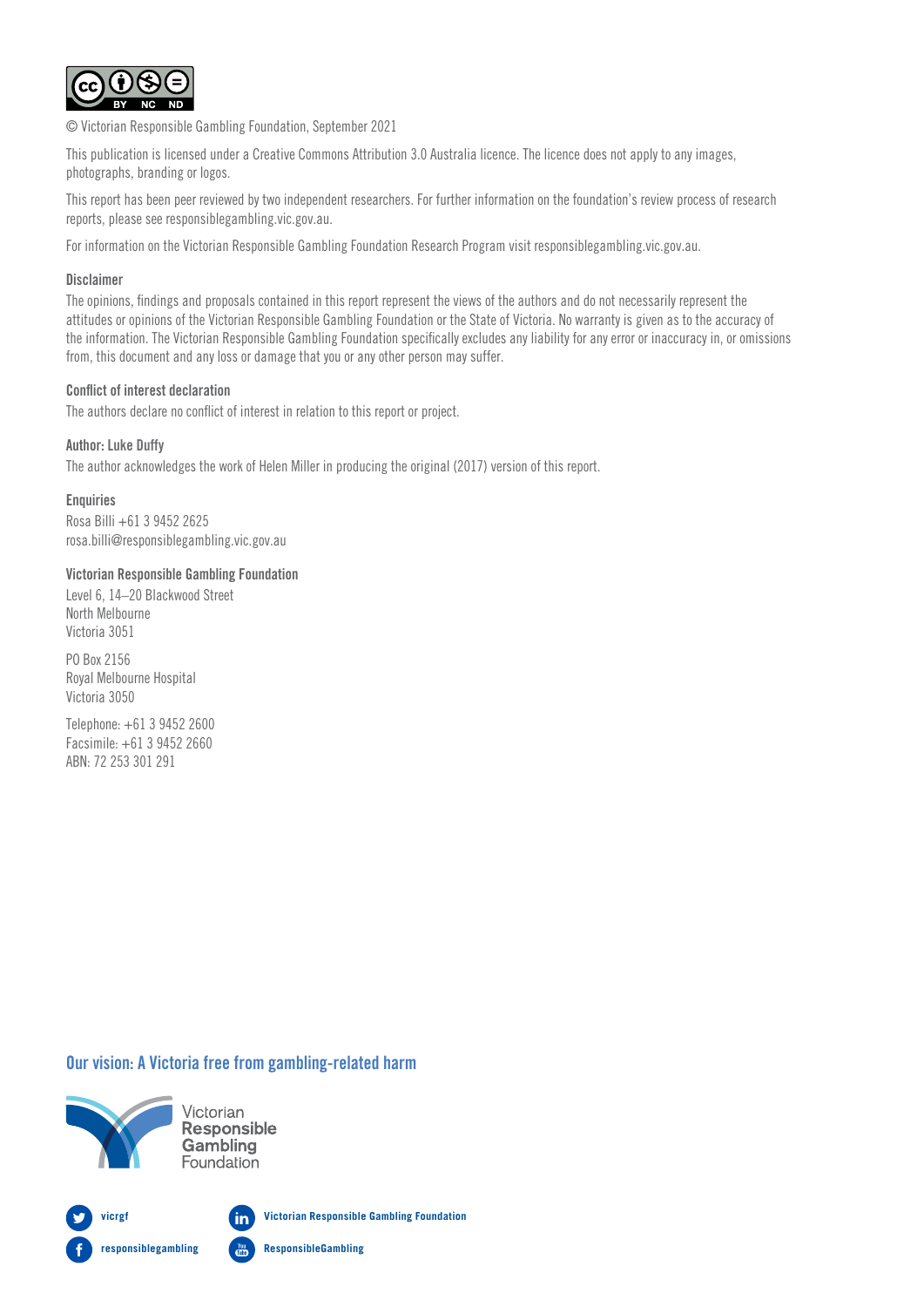# INTRODUCTION

The current generation of children and adolescents are growing up during a time of record levels of gambling advertising, and a rapidly increasing array of gambling options.

Gambling promotions are delivered across multiple media platforms and have become heavily embedded in sport, with a proliferation in advertising and sponsorship links between gambling companies and sporting codes, teams, and media organisations. Alongside the increased marketing of gambling products, technological advances such as the development of smartphones have made gambling more accessible than ever before.

On top of this, there has been a growing convergence between the gaming and gambling worlds, including video games simulating gambling activities; video games becoming monetised in ways that enable external gambling; and the presence of gambling within competitive gaming events (King 2018).

This is the first generation to be exposed to saturation marketing of online betting products.

When they watch live sport, betting company logos dominate stadium signage and players' shirts. On TV, commentators refer to the odds and a barrage of gambling ads show the fun, social side of having a bet.

In 2020, gambling companies spent \$271 million nationally on advertising, plus an additional unknown amount on sponsorship. Foundation-funded research revealed there were an astonishing 136,918 gambling advertisements on Australian free-to-air TV in 2016 – an average of 374 per day (O'Brien & Iqbal 2019).

Mobile apps mean you can bet on sports anywhere, anytime. While these apps are illegal for young people under 18, almost one-in-five adolescents who have gambled have done so online (Freund et al. 2019).

The result of this pervasive marketing and rapid technological advancements is that gambling has become normalised for vast numbers of young people. The dramatic rise in sports betting amongst young adults, particularly young men, points to a cumulative impact of exposure to gambling during adolescence.

Through rapid changes in the nature of gaming, young people are also being exposed to gambling content in more subtle forms. The proportion of gamers exposed to loot boxes rose from just 5.3 per cent in 2010 to 71.2 per cent by 2019 (Zendle, Meyer & Ballou 2020), and preliminary evidence points to a strong link between spending on these items and problem gambling severity (Zendle, Meyer & Over 2019).

While the long-term effects of early exposure to gambling are unknown, evidence from other areas of public health, such as alcohol and tobacco, indicate it is likely to be harmful for young people and create long-term problems.

Our community, including policymakers, parents, teachers and coaches, needs to be vigilant to the risks posed to young people by this pushier, more pervasive gambling environment. We must educate our children to develop healthy and informed attitudes towards gambling.

This discussion paper draws on findings from the relatively new field of gambling research. We thank the researchers who are contributing to an emerging body of evidence that informs the Foundation's work.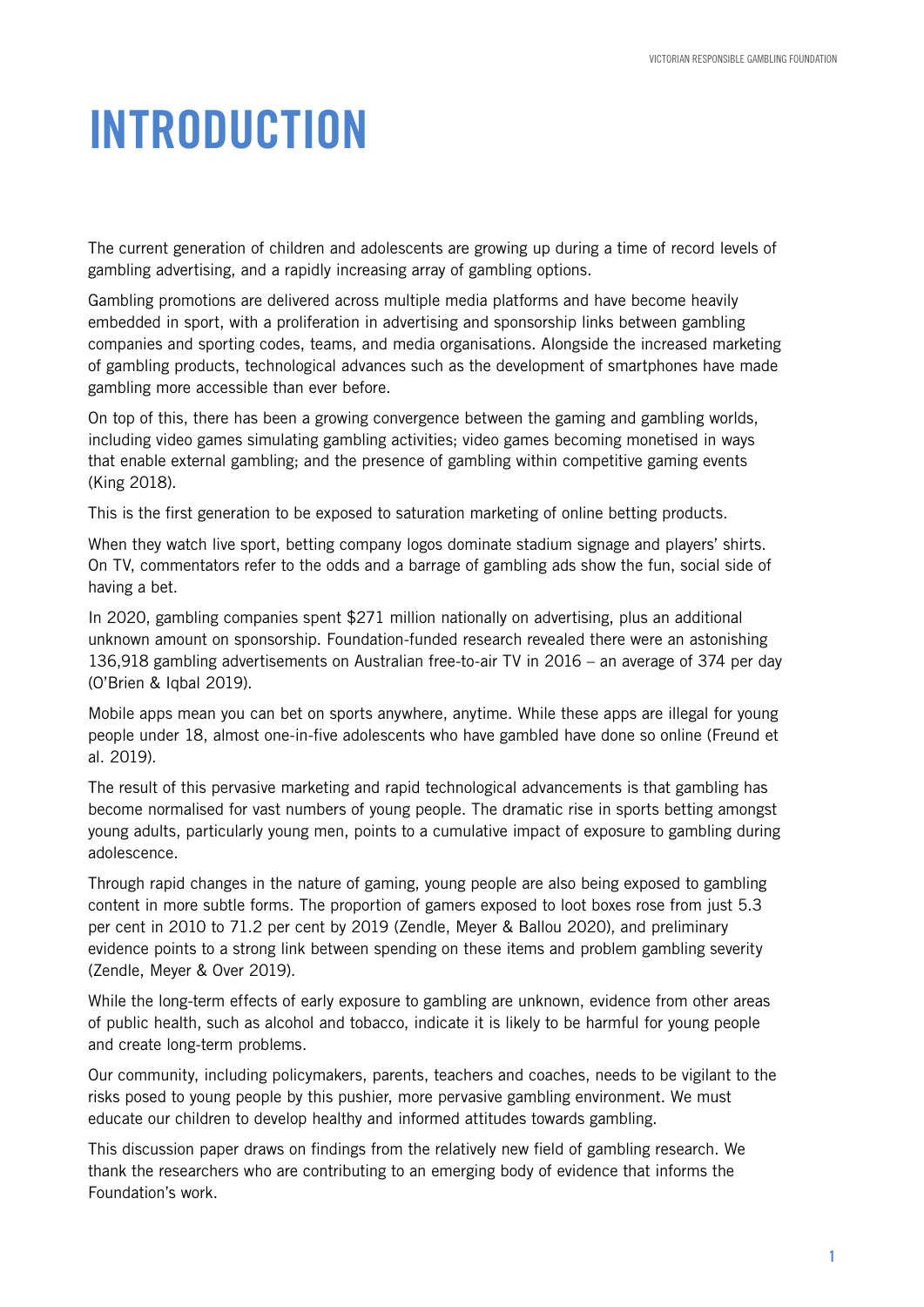Three key factors influence young people's attitudes and behaviour when it comes to gambling:

- The gambling environment
- Gambling marketing
- How family and friends view and participate in gambling

Of course, individual psychological and biological differences also affect attitudes and behaviour, however, these are less relevant from a public health perspective.

## The changing gambling environment

#### GAMBLING REGULATION

For some forms of gambling, regulation has been fairly consistent over recent years.

Pokies in Victoria have sat at just below 30,000 machines at nearly 500 venues for more than a decade (Queensland Government 2016) and will remain capped at this level until at least 2042 (Willingham 2017). Opening hours at clubs and hotels remain at a maximum of 20 hours per day (subject to the venue's liquor licence) while Crown casino operates 24 hours per day. This means young people have been exposed to a high level of accessibility throughout their childhood and adolescence.

Regulation of betting products, however, has changed dramatically.

In 2008 a High Court decision ruled that state governments may not restrict betting providers based in other states or territories from operating or marketing products in their state (Victorian Responsible Gambling Foundation 2008). As a result, the number of providers operating in Victoria increased significantly. Extensive marketing by these providers, especially through live sporting events, has coincided with greater participation in gambling.

Rates of sports betting have increased steadily over the past decade, rising from 3.96 per cent of Victorian adults in 2008 to 4.82 per cent in 2014 (Hare 2015) and 5.8 per cent in 2018 (Rockloff et al. 2020a). Findings among adolescents have been less consistent. A 2010 study found that up to 20 per cent of young Australians aged 15 to 17 had bet on sports in the past 12 months (Purdie et al. 2011), however a 2016 study involving Australian teens aged 16 to 17 found 6 per cent of boys and 3 per cent of girls had done so (Warren & Yu 2019). Findings from a Victorian study indicate around 11–12 per cent of adolescents have bet on sports at some time in their lives, with 3.6 per cent having done so in the past month (Freund et al. 2019).

Nonetheless, the effects of normalisation of sports betting among young people over recent years can be seen in the dramatically increased participation by young adults. While the rate of sports betting increased by around 20 per cent in the overall adult population between 2014 and 2018, it more than doubled in the 18 to 24-year-old age group, rising from 9.2 per cent to 21.9 per cent. In particular, the proportion of males aged 18 to 24 who reported gambling on sports increased from 14.6 per cent to 31.9 per cent (Rockloff et al. 2020a).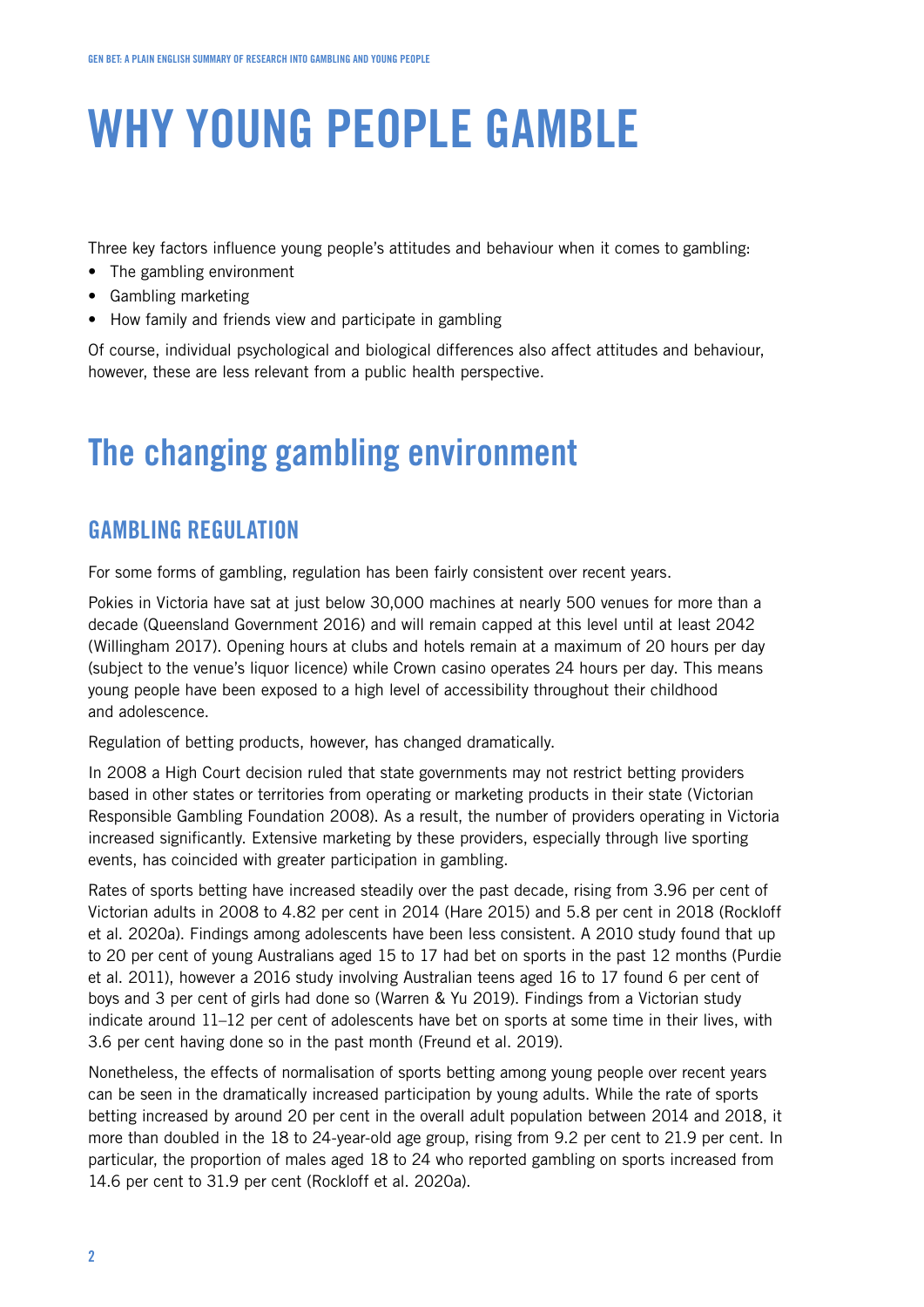#### ONLINE GAMBLING

While online gambling on pokies, casino games and some other products is illegal in Australia, online gambling on betting products is permitted. These products are also heavily marketed online. A 2018 study on the prevalence of gambling in Victoria found more than three-quarters (78.1 per cent) of people who had bet on sports used the internet to place bets in the previous 12 months (Rockloff et al. 2020a).

A study involving Victorian adolescents aged 12 to 17 found 18 per cent of those who had ever gambled had done so online (Freund et al. 2019), while a New South Wales study involving young people in the same age group reported a figure of 24.9 per cent among those who had gambled in the previous 12 months (Hing et al. 2020).

#### MOBILE GAMBLING

The emergence of smartphones has provided unprecedented opportunities to gamble. A recent survey found 95 per cent of adolescents have access to a smartphone, with almost all having sole access to the device (Hing et al. 2020).

Online betting operators increasingly use apps that include features like personalised notifications about promotions and special offers (also known as inducements). Such offers have been found to encourage riskier bets, increased expenditure (Hing et al. 2018a), and more impulsive betting (Hing et al. 2018b). Sports bettors have noted that the growing accessibility and pervasive advertising of online betting facilitated by smartphones is problematic, particularly for those at risk of harm (Jenkinson, de Lacey-Vawdon & Carroll 2018).

It is unclear how many young people are using betting apps, given by law they can only be accessed by people over 18. However, studies have consistently shown that some young people bet on sports online.

#### CONVERGENCE OF GAMING AND GAMBLING

In recent years there has been increasing concern about a blurring of the lines between gaming and gambling activities. A range of gambling-like features have become embedded in the gaming world, most of which have no age restrictions. Researchers have identified a number of gambling-like activities available to young people.

#### Demo games

Some online gambling sites enable players to practice gambling using virtual currency (Delfabbro & King 2020). A concern with this activity is that the odds of winning in these simulated settings may not reflect real-world conditions, which may give players an inflated expectation of success when playing with real money. Evidence suggests that exposure to simulated gaming with high rates of return leads players to persist longer in the face of subsequent losses.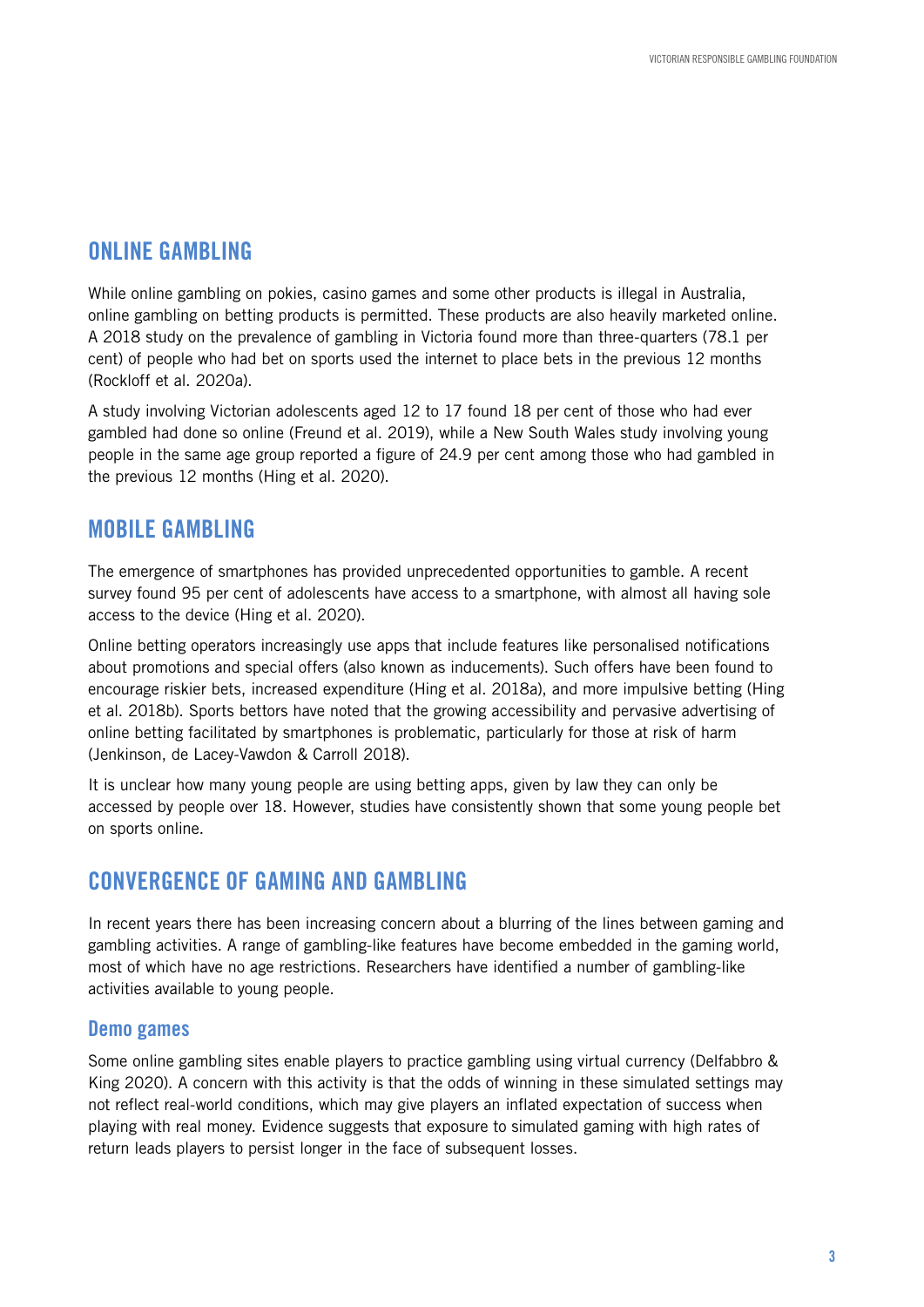#### Video game modules

Several video games feature highly realistic gambling simulations, in which young people can enter virtual casinos and engage in various forms of gambling (Delfabbro & King 2020). Concerningly, almost all of these games are rated suitable for purchase by people under the age of 18 (King et al. 2012).

#### Social casino games

Social casino games are gambling-like games found through social media sites such as Facebook. These games are usually available for free, however it is possible to purchase additional credit. As players cannot win money, these games are not classified as gambling, and can be legally provided to those aged under 18. However, they provide the opportunity for young people to spend time and money gambling in realistic settings (Delfabbro & King 2020).

Rather than being determined purely by chance, the outcomes of social casino games are shaped by algorithms designed to enhance player enjoyment, meaning that players may win more than they would when playing for real money (Kim 2017). Therefore, as with demo games, players may develop an inflated sense of their skills and the probability of winning with real money.

Foundation-funded research suggests social casino games may 'normalise gambling as a socially acceptable, enjoyable and risk-free activity' (Gainsbury et al. 2015a p. 11). Findings suggest that around one in four adolescents have played social casino games in the past 12 months (Gainsbury et al. 2015b, King et al. 2016). Research suggests that a small proportion of adolescents who gamble on social casino games also tend to engage in commercial gambling activities (Delfabbro & King 2020), and that the use of such simulated products tends to precede monetary gambling (Hayer et al. 2018, Kim et al. 2017).

#### Loot boxes

Loot boxes are virtual containers that can be opened to reveal random game-related features. These may be functional (e.g. a weapon) or cosmetic (e.g. skins) and vary greatly in value.

While loot boxes can be earned through skilful play, players can also pay real money to purchase them. In the sense that loot boxes involve staking money on an outcome determined by chance, they are very similar to gambling. Furthermore, in some cases, the virtual goods can be transferred to other players, either in-game or in secondary markets, including for the use of gambling. Loot boxes are regulated as a form of gambling in some countries (e.g. Belgium, the Netherlands), but this is not the case in Australia (Russell et al. 2020).

Loot boxes are common features within modern games, with exposure increasing dramatically in recent years. A study of the most popular games on the platform Steam found that the proportion of gamers exposed to loot boxes rose from just 5.3 per cent in 2010 to 71.2 per cent by 2019 (Zendle, Meyer & Ballou 2020).

A recent Australian study (Rockloff et al. 2020b) found that:

- of the 82 best-selling video games, 62 per cent,  $(n=51)$  incorporated loot boxes
- of the games with loot boxes, 59 per cent ( $n=30$ ) allowed these to be purchased via in-game currency that had first been bought using cash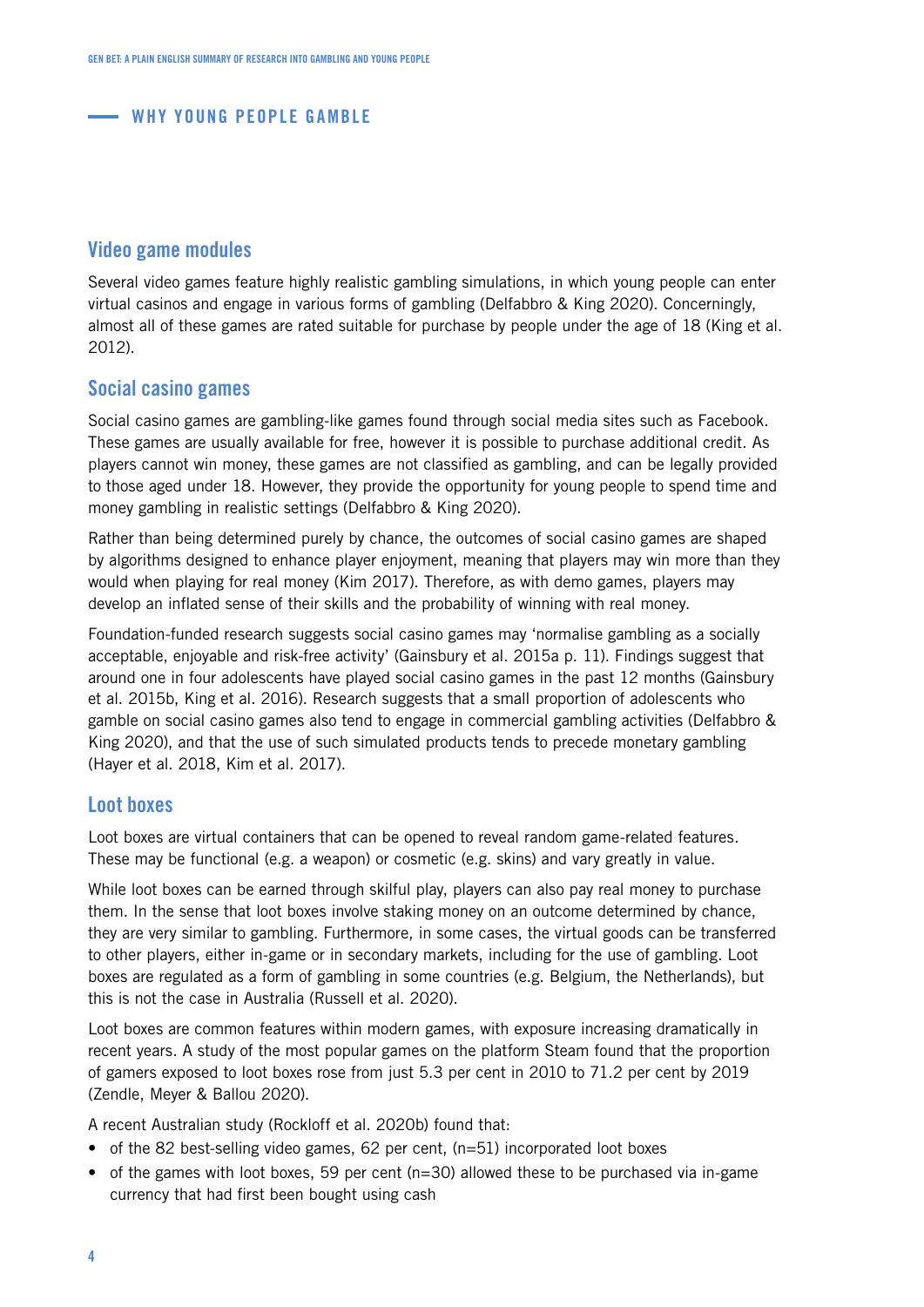- eighty-four per cent (43) of games with loot boxes allowed the skins or other items to be sold for cash or traded for other items with a monetary value (e.g., other skins, in-game currency, etc.)
- during the previous 12 months, almost all (93.2 per cent) survey respondents had played at least one video game incorporating loot boxes and 69.4 per cent had opened a loot box
- approximately one-third (32.9 per cent) of respondents who played games with loot boxes within the last year had purchased a loot box, with a median monthly spend of \$50 for adolescents and \$72 for young adults
- of the players who had obtained rewards from loot boxes, 6.8 per cent had sold at least some of their rewards on for cash
- both adolescents and young adults who had either opened, bought or sold loot boxes within the last 12 months were more likely to have: 1) gambled in the last 12 months (young adults), 2) gambled more frequently (young adults), 3) spent more money gambling (young adults), 4) suffered more gambling problems (adolescents and young adults), 5) suffered more gamblingrelated harm (young adults), and 6) endorsed more positive attitudes towards gambling (adolescents and young adults).

A 2019 survey of adolescents aged 16 to 18 found that problem gambling severity scores among gamers who pay to open loot boxes were more than twice as high as those who do not. Adolescents who met the criteria for problem gambling spent more than five times as much money on loot boxes than non-problem gamblers (Zendle, Meyer & Over 2019). A large-scale international study of adult gamers also found a link between the amount spent on loot boxes and the severity of problem gambling. The link between spending on loot boxes and problem gambling was stronger than for buying other in-game items (i.e. those not determined by chance), suggesting that the gambling-related features of loot boxes are an important determinant of spending (Zendle & Cairns 2018).

The results of these studies do not allow us to determine whether loot boxes lead to problem gambling. It may be that problem gamblers are attracted to the chance-related feature of loot boxes. Regardless, loot boxes are potentially very harmful: either acting as a gateway to future gambling harm, or exploiting the existing vulnerabilities of customers in order to make profits (Zendle, Meyer & Over 2019).

In a 2018 submission to the Australian Government, the Foundation recommended:

- 1. Games containing loot boxes be classified more stringently.
- 2. Games in which loot boxes are purchased must send notifications immediately to the account holder along with a note about the dangers they can create.
- 3. Odds of loot boxes containing any prizes on offer should be available, visible and accessible.
- 4. Players should be able to put a limit on the number of loot boxes made available to them, the number that they open and the amount that can be spent over a given time period.
- 5. Players should be made aware and able to easily opt out of offers of loot boxes for a time they determine, including permanently.
- 6. Advertising of loot boxes should be restricted, particularly in relation to misrepresentations of chances of winning high value rewards.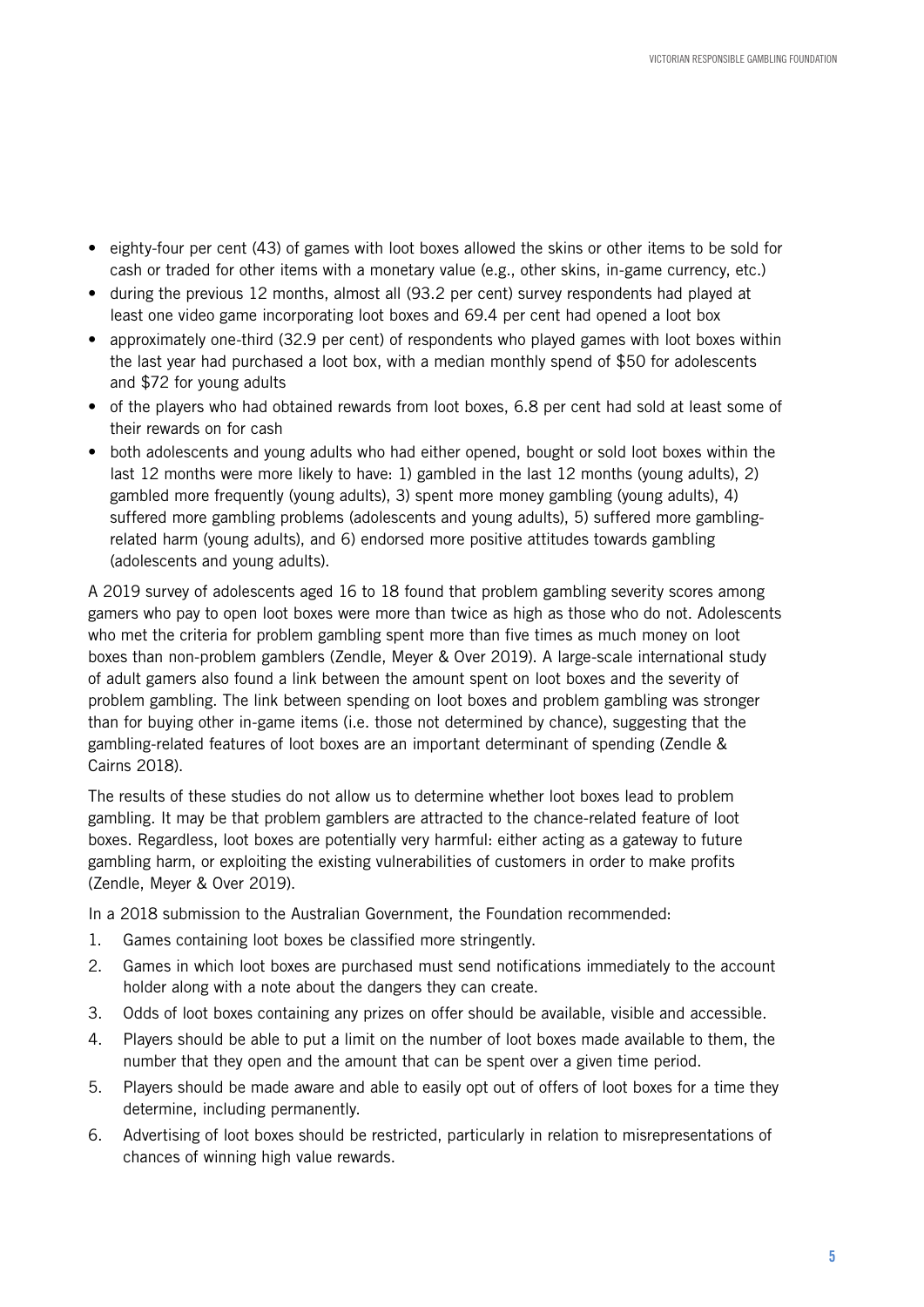#### **Esports**

Esports is a type of sport competition in the form of competitive video gaming. Esports viewers are regularly exposed to gambling advertising, which makes up a large proportion of esports revenue (Russell et al. 2020). The audience is predominately young and male (Greer et al. 2021; YouGov 2018), with esports gamblers tending to engage in a higher number of other gambling activities (Gainsbury, Abarbanel & Blaszczynski 2017; Greer et al. 2021), and experience greater levels of gambling harm (Greer et al. 2021; Rockloff et al. 2020a).

The use of skins for gambling provides greater opportunities for those aged under 18 to bet on esports. Hing et al. (2020) found that while only 1.4 per cent of adolescents reported esports betting with money, 6.2 per cent bet with in-game items. Concerningly 15.1 per cent of survey respondents reported intending to bet on esports in the future, well above the current prevalence figures among young adults (Hing et al. 2020).

A recent Foundation-funded study of esports betting and skin gambling found little evidence that engaging in these activities while underage (< 18 years) leads to greater gambling involvement or experiences of gambling-related harm during adulthood. However, esports bettors and skin gamblers who participated in esports cash betting, and skin gambling on games of chance prior to the age of 18 had higher problem gambling severity scores during adulthood than those who first participated as adults (Greer et al. 2021).

#### SUMMARY OF HARMS

Russell et al. (2020) identified six factors inherent to converging gaming/gambling technologies that increase vulnerability to harm:

- Young people are exposed to these activities early in life, with early exposure to gambling increasing the risk of subsequent gambling-related problems and harm.
- Simulated forms of gambling introduce players to how gambling products work, but operate on different rules to regulated gambling activities (e.g. different return-to-player percentages). They may mislead young people into developing a false sense of confidence in their ability.
- Young people are able to play some of these emerging forms (e.g. skin gambling) due to lax age verification standards.
- These activities can be accessed via personal mobile devices, making parental supervision and monitoring more difficult.
- Many of these activities provide opportunities to socialise with and compete against peers, providing both a sense of belonging and peer recognition.
- As emerging forms of gambling involve electronic cash or non-cash items (that may still have a monetary value, such as skins), the cost of taking part may be obscured.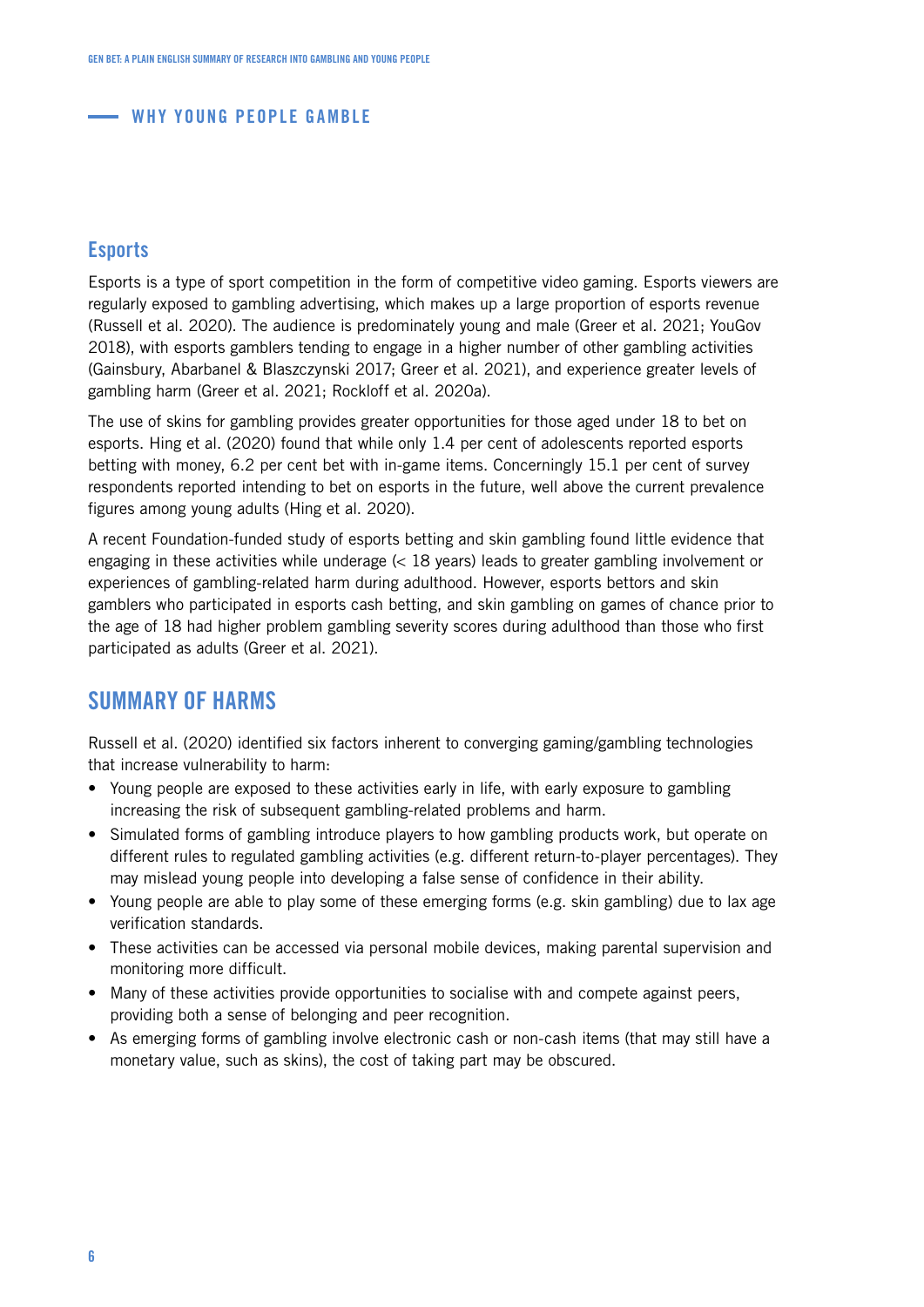## Early exposure through marketing

Gambling advertising has expanded significantly over the past decade due to a highly competitive market. Nielsen Media Research found that between 2011 and 2020, spending on gambling advertising in Australia tripled, rising from \$89.7 million to \$271.3 million. This excludes sponsorships and in-program content, such as during live sport broadcasts (Victorian Responsible Gambling Foundation 2021).

Among Victorian adolescents, the most frequently reported exposure to gambling promotion in the last month was through ads on television (73 per cent), followed by ads on social networking sites (38 per cent), on scoreboards or signage at sporting events (36 per cent), and ads on the radio (35 per cent) (Freund et al. 2019).

#### TRADITIONAL MARKETING

A Foundation-funded study found that during 2016 there were 136,918 gambling advertisements on Australian free-to-air TV, an average of 374 per day. This is approximately five times the number of alcohol advertisements found on TV in other research (O'Brien & Iqbal 2019). Two-thirds of gambling ads aired between 6am and 8:29pm, a period when large numbers of children are watching television. This was reflected in the finding that children aged 0 to 11 years had the greatest exposure to gambling and betting advertising when watching TV, followed by young adults (18 to 24 years) and adolescents (12 to 17 years).

When factoring in the relative amount of sport vs. non-sport TV, there was on average four times as many gambling advertisements during sports programmes than in others. AFL had the greatest number of gambling or betting adverts (8,866) in 2016, representing a 55 per cent increase on the 2015 figure. This was followed by NRL (4534), cricket (1888), horse racing (1571), motor racing (1372), and tennis (1301). Children and young people's exposure to gambling advertising was greatest when watching the AFL, NRL, cricket, and tennis (O'Brien & Iqbal 2019).

Ads for betting products are not permitted during TV programs classified G or lower from 6 to 8.30 am and 4 to 7 pm, or in programs directed at children between 5 am and 8.30 pm. Until 2018, sport was exempt from these restrictions. Since then, between the hours of 5am and 8.30pm, betting advertising is no longer permitted on Australian TV or online between 5 minutes before the start of a live sports (non-racing) event and 5 minutes after its completion.

However, it is unclear as to whether this has led to a reduction in advertising during sports coverage, or simply greater clustering of ads during the pre- and post-match coverage. Preliminary evidence suggests the latter may be the case. Despite the TV ban being enacted in March of 2018, betting firms spent 15 per cent more in the 12 months to July of that year than in the 12 months prior (AdNews 2018). In any case, as large numbers of children and young people watch sport beyond 8.30pm (Thomas et al. 2018), they will still be exposed to extensive gambling advertising during this time. Further, in addition to advertisements, live sporting broadcasts also feature other forms of gambling marketing, like sponsorships, venue signage and in-program content.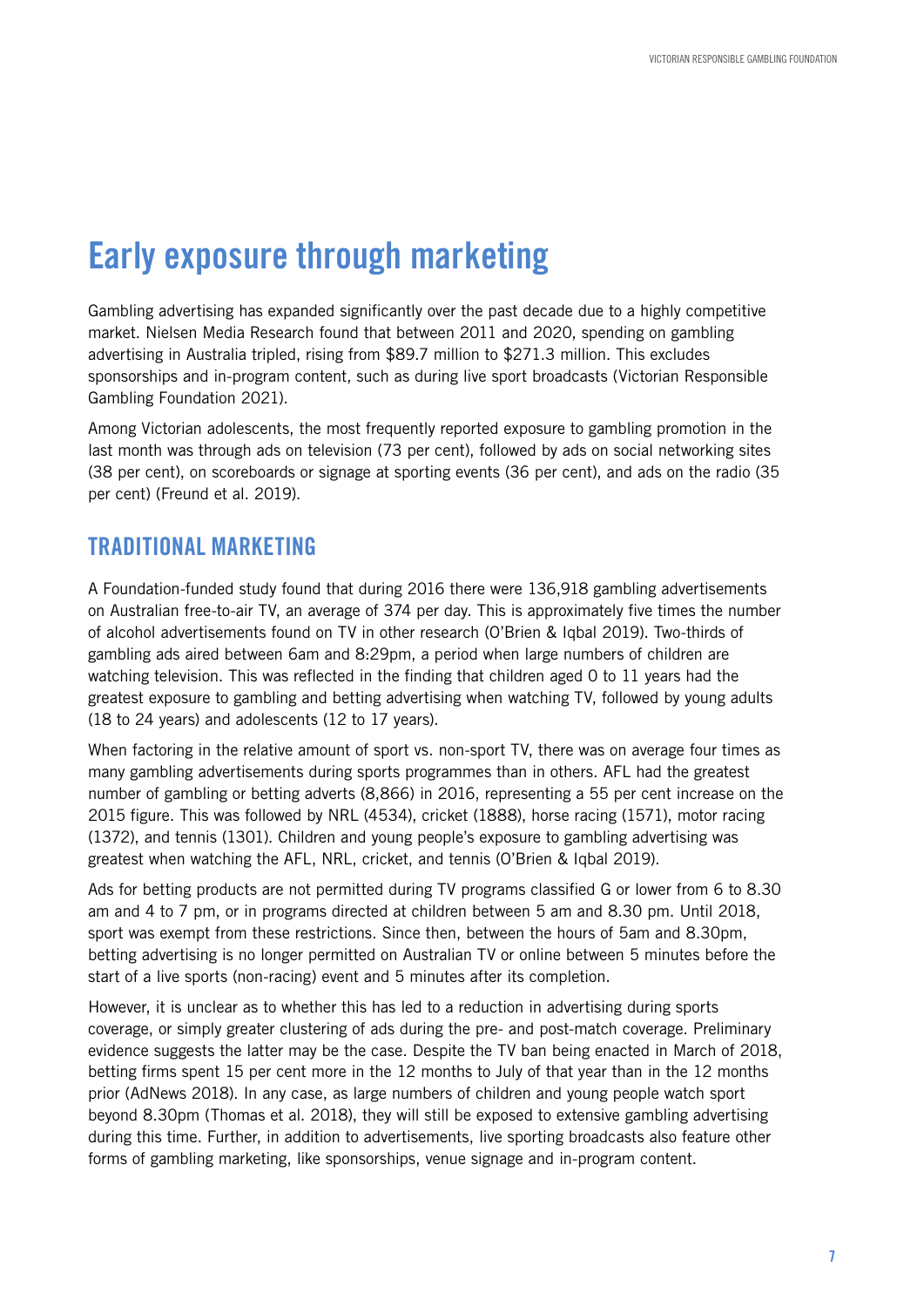News, current affairs and sports programming aside from live sport (e.g. replays, highlights, discussion shows) are exempt from restrictions. There are also no regulations restricting gambling advertising on social media platforms like YouTube, Instagram, Snapchat, and Facebook (Thomas et al. 2018). While the gambling industry is not deliberately targeting adolescents, the many campaigns aimed at people aged 18 to 24 will also influence teens, who are very close in age and interests to young adults.

#### DIGITAL MARKETING

Advertising in the digital sector is also expanding rapidly. Spending from January to August 2015 increased by 64 per cent on the corresponding period in 2014 (Le Grand 2015). In the UK in 2017, gambling companies spent £1.2 billion (approximately A\$2.2 billion) marketing online, five times more than on television ads (GambleAware 2018). The gambling industry uses Facebook, YouTube and Twitter, often posting content not easily recognisable as advertising, such as humorous videos, and strongly linking gambling to sport (Thomas et al. 2015).

In 2017, more than a third of young Victorians reported exposure to gambling ads on websites and/ or social networking sites in the previous month (Freund et al. 2019). A 2015 study found 42 per cent of adolescents had seen promotions of gambling on social media and 15 per cent had engaged with operators via social media. Around one-in-ten reported that social media promotions had increased how much they gambled (Gainsbury et.al. 2015b). One in ten 11 to 16-year-olds in the UK follow gambling companies on social media platforms such as Facebook, YouTube and Instagram (Gambling Commission 2017).

#### MAKING SPORTS BETTING SEEM A NORMAL PART OF LIFE

Some forms of gambling, like betting on races, are already normalised in the Australian community. For gambling to be normalised, it must been seen as natural, acceptable or embedded in Australian culture. Until recently, betting on sports was uncommon.

In a 2015 study, adolescents were asked about the effect of sports betting marketing on their peer groups (Sproston et al. 2015). Participants said marketing had increased how much friends and family talk about sports betting (18 per cent), how interested friends or family are in sports betting (18 per cent), how much friends and family would like to bet on sports (18 per cent), and how much friends or family actually do bet on sports (17 per cent). Those who said marketing had increased interest or participation in sports betting among their family and friends tended to gamble regularly on sports and racing.

For some adults, 'gambling has become both symbolic of Australian mateship and an important aspect of the traditionally masculine leisure activities of drinking and watching sport' (Thomas & Lewis 2012, p. 36). In a study of Australian male sports bettors aged 18 to 35, participants reported that sports betting had become normalised amongst young men, facilitated by pervasive marketing, offers of promotions and other inducements, technological advancements that enable 24-hour online access to betting, and informal and formal peer betting networks (Jenkinson, de Lacey-Vawdon & Carroll 2018).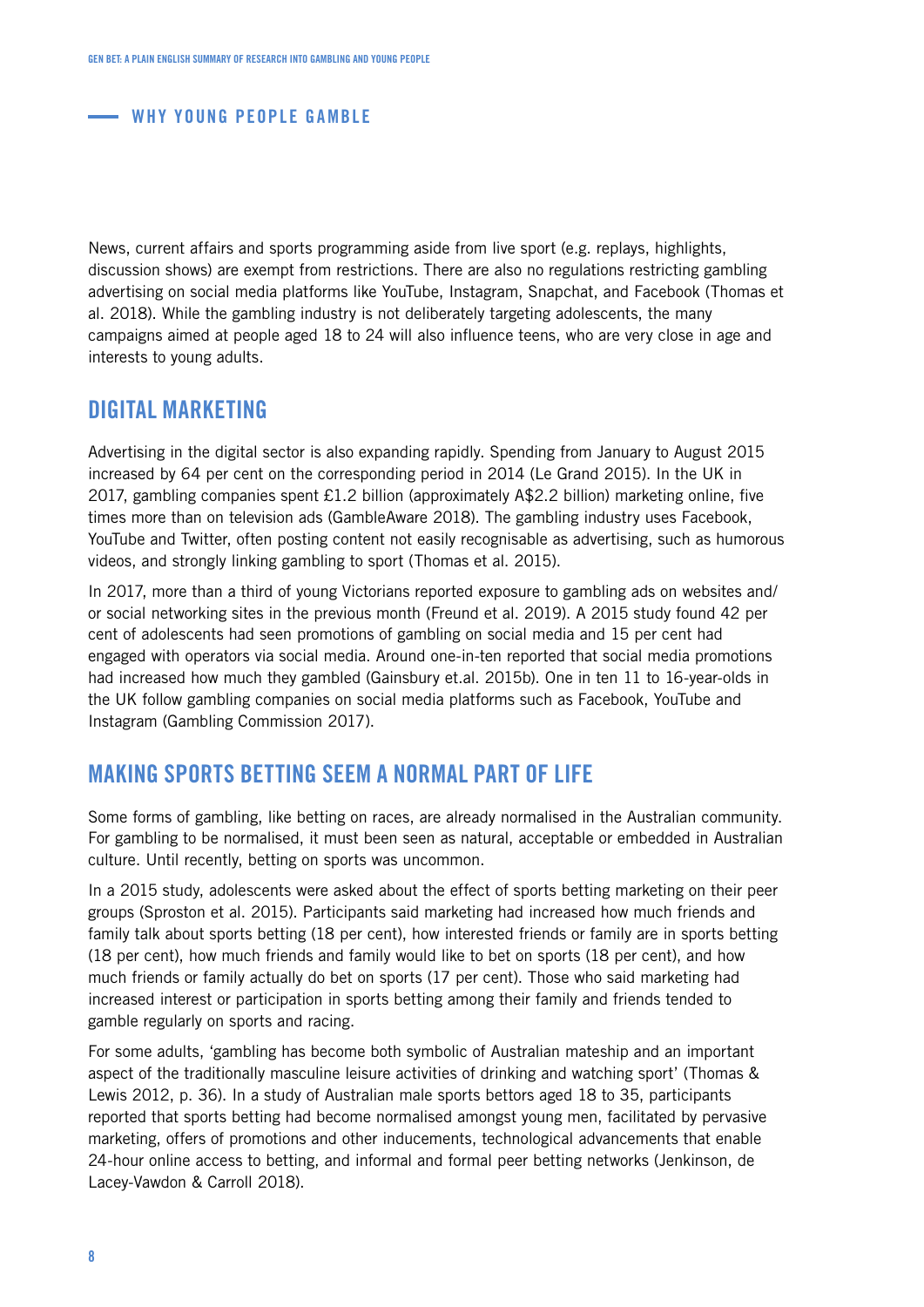Adolescents also tend to feel an increasing alignment between gambling and watching sport (Pitt et al. 2016a). Around a third of young people think betting on sports is normal, with a similar proportion reporting that gambling ads have increased their knowledge of gambling options. Almost one-in-six consider that knowing the odds is part of following sport and that knowing the odds makes sport more exciting (Hing et al. 2020).

A Foundation-funded study of 152 children aged between 8 and 16 years (Thomas et al. 2016) found that over two-thirds recalled the name of at least one sports betting brand. Around one in five could identify three or more sports betting brands. Children could also match teams with shirt sponsors – almost two-thirds identified at least one team-sponsor relationship. Further research that drew on this study reported three-quarters of children thought sports betting was becoming a normal part of sport, and 92 per cent of children attending AFL matches had seen promotions for sports betting (Pitt et al. 2016b). A more recent study involving 111 young basketball fans aged 11 to 16 found more than 80 per cent were able to name at least one betting brand, with most able to distinguish between their unique characteristics such as colours and promotional strategies (Nyemcsok et al. 2018).

## The influence of family and friends

Although the effect of gambling marketing on young people has received considerable attention, it is clear the most influential exposure to gambling occurs when young people see family and friends doing it.

#### ATTITUDES AND BEHAVIOUR OF FAMILY MEMBERS

Young people are exposed to the gambling behaviour, attitudes and beliefs of parents and siblings. Family attitudes may mean young people receive no negative feedback about gambling. Children in families that approve of gambling are more likely to gamble themselves (Delfabbro & Thrupp 2003).

One study found adolescents living in households where one or both resident parents had gambled in the previous 12 months were around 1.5 times more likely to gamble than those living in households where no parent did so (Warren & Yu 2019). In another, 51 per cent of adolescents who had bet in the past month reported that a parent/caregiver had also done so, compared to 21 per cent of those who had not gambled during this period (Freund et al. 2019).

In one Australian study of poker playing among young people, only one-in-10 young players had parents who disapproved of their gambling, and two-in-10 had received parental approval. This study also showed almost two-thirds of the players received no substantial adult feedback on their behaviour. Their parents either did not know they were playing or, if they were aware, offered no response to it (Kalé 2011).

Some parents assist young people to gamble, for example, by buying them lottery tickets or scratch cards (Valentine 2008). In a study of Victorian adolescents, half of those who had ever gambled reported that a parent or guardian had purchased/played for them (Freund et al. 2019). This may normalise gambling for young people and encourage later take-up.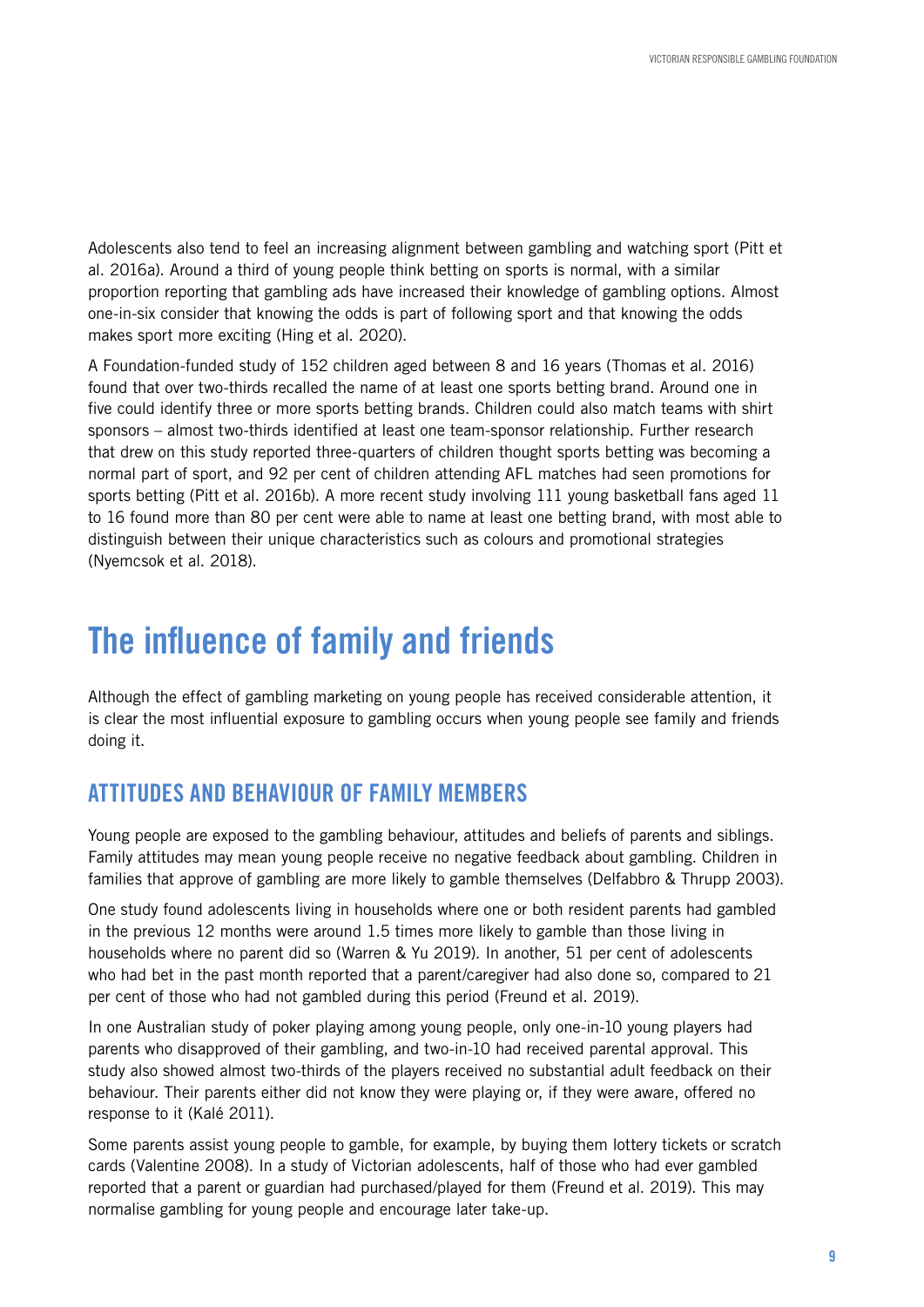When an adult in a family has a gambling problem (especially the male parent), this can transmit problems to the children. However, it may not always be due to the example the adult is setting. Problems with gambling may arise in children in response to the pressures of living with an adult who has a gambling problem (Dowling et al. 2010).

#### EXPOSURE TO GAMBLING VENUES

Early exposure to gambling may extend beyond witnessing parental gambling. Young people may see gambling in a positive light through taking part in other activities at pokies venues, such as dining or 'family days'. Promotions of venues as 'family friendly' may act to normalise gambling and encourage gambling behaviour later in life (Bestman et al. 2016).

Freund et al. (2019) found a higher proportion of adolescents who have gambled during their lives had visited a club (18 per cent), TAB (11 per cent), or racecourse (10 per cent) in the last month, compared to those who had never gambled (12 per cent, 5 per cent and 4 per cent respectively).

#### FRIENDS AND GAMBLING

Gambling is often a social activity for young people. Around six-in-10 young people who gamble say they gamble with at least one other person, usually a friend (Purdie et al. 2011).

This social aspect means the attitudes and behaviour of friends are an important influence on young people's gambling. Young people who believe their friends are frequent gamblers, or whose friends approve of gambling, are themselves more frequent gamblers (Delfabbro & Thrupp 2003). A UK study involving young people aged 11 to 24 found that those with a close friend who gambles were six times more likely to be a current gambler than those without (Ipsos Mori 2020).

A Foundation-funded study found that, compared to non-gamblers and non-problem gamblers, low- and moderate-risk gamblers were more likely to associate with other gamblers, and with people who experience gambling-related harm. It is unclear whether the findings reflect social influence (where gambling becomes normalised), social selection (where people choose to associate with others who share their interests), or a combination of both (Russell et al. 2018).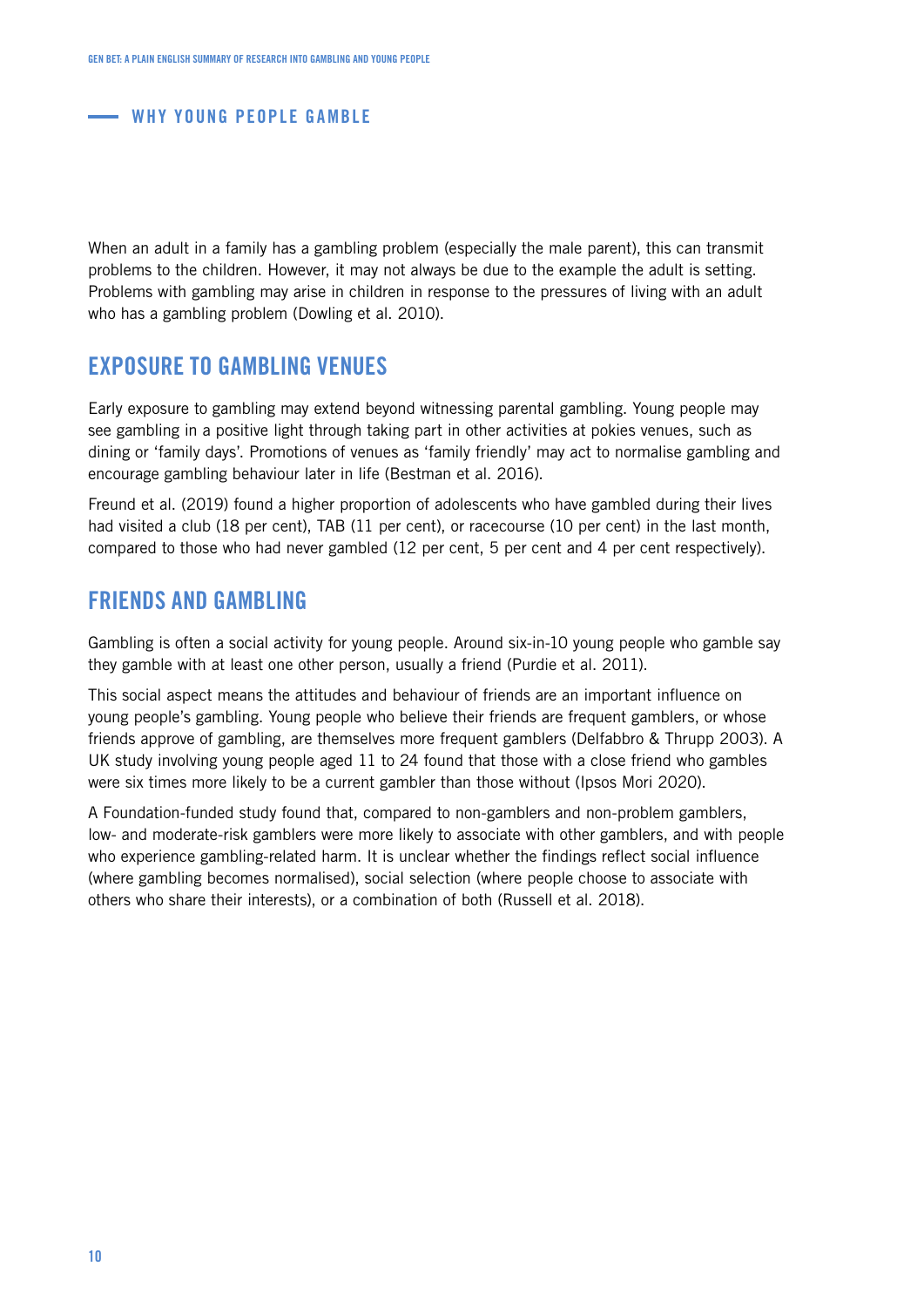# GAMBLING PARTICIPATION AMONG YOUNG PEOPLE

Even though it is illegal for people under 18 to gamble, research shows large numbers of young people have gambled at some point.

A review of 13 Australian studies of youth gambling published from 2003–2016 found rates of past-year gambling ranging from 15.3–81 per cent (King, Russell & Hing 2020). The differing results are explained by the fact that many of the studies are not representative and some had small samples, while they also differed in the age range used to define young people and the locations of participants. It is also important to note that, as with any survey, participants may not respond accurately, for example, because they have forgotten relevant information, or they want their responses to reflect well on them. Young people may interpret questions differently from adults, including what constitutes gambling, and this may produce artificial results. When surveyed in classrooms, they may also give misleading responses if they become bored or frustrated. Nonetheless, in 8 of the 13 studies, more than 50 per cent of young people took part in at least one gambling activity in the past year, most commonly in the form of lottery and scratch tickets (King, Russell & Hing 2020).

Studies published since 2016 have produced smaller results however – one found just one-in-six Australians aged 16 to 17 had gambled in the past year (Warren & Yu 2019), and another found 30 per cent of New South Wales adolescents had done so (Hing et al. 2020). Importantly, in a largescale and representative survey of Victorian secondary school students funded by the Foundation, only 31 per cent of adolescents reported that they had gambled at some time in their lives (Freund et al. 2019). This included around one in five boys and one in eight girls.

It is possible that these recent findings reflect a declining rate of youth gambling participation, and there is some international evidence to support this. For example, UK research found that the proportion of 11 to 15-year-olds who had gambled in the previous week fell by half between 2011 and 2017 (Wardle 2018). It may be that participation rates are being impacted by the increasing convergence of gaming and gambling activity discussed earlier. Hing et al. (2020) found that in 2019, more adolescents engaged in simulated gambling and purchased loot boxes than engaged in traditional forms of gambling. However, further research with large and representative samples, and consistent definitions of youth and gambling are needed to draw firm conclusions.

It is important to note that only a small proportion of those who gamble do so on a regular basis. Freund et al. (2019) found just six per cent of Victorian adolescents had gambled in the past 30 days. Another Australian study found that less than five per cent gambled once a week or more on the gambling activities measured, with the exception of footy tips and sweeps (Purdie et al. 2011).

Some young people are more likely to gamble than others. For example, boys are more likely to gamble than girls, and older adolescents are more likely to gamble than younger adolescents (Freund et al. 2019).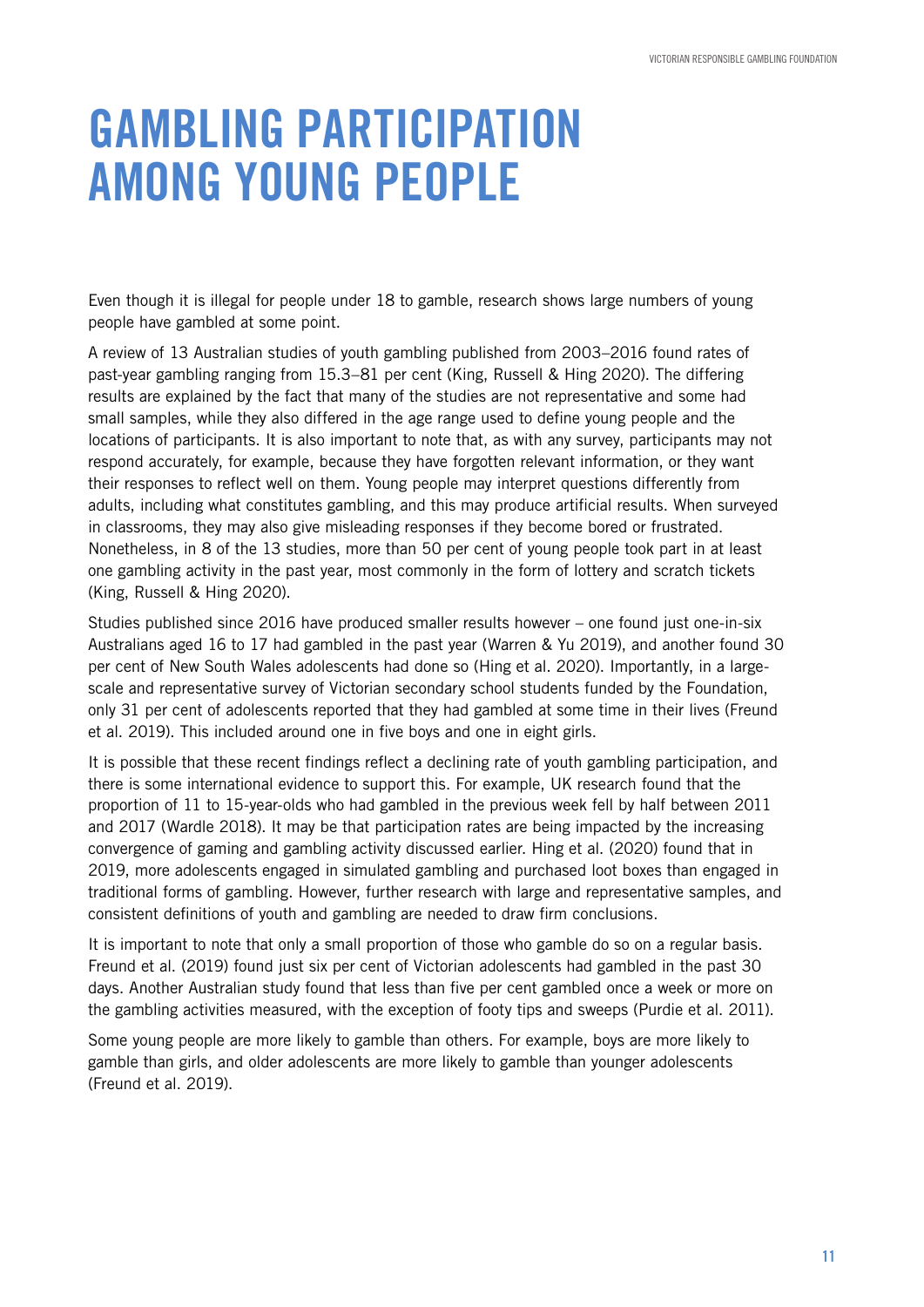#### **GAMBLING PARTICIPATION AMONG YOUNG PEOPLE**

## Types of gambling

Among Victorians aged 12 to 17 who have gambled, the most common activities are horse/dog races (54 per cent), raffle tickets (51 per cent), sports betting (38 per cent), card games (37 per cent) and scratchies (37 per cent). The relatively high rates of race and sports betting may be facilitated by family members and other adults. Of those who have gambled, 51 per cent reported a parent/guardian had purchased/played for them, 16 per cent said another relative, 9 per cent a friend, 6 per cent a brother/sister and 7 per cent someone else (Freund et al. 2019). Purdie et al. (2011) found that 36.4 per cent of young people aged 15 to 17 had had someone else place a bet for them.

Despite the apparently strict age restrictions, 20 per cent of those who had ever gambled reported playing casino games while 17 per cent used poker machines (corresponding to around 6 per cent and 5 per cent of all adolescents, respectively) (Freund et al. 2019). These figures are broadly consistent with findings from other research. For example, Purdie et al. (2011) found 6.3 per cent of 15 to 17-year-olds had played card games at the casino. They also found 8.8 per cent had played poker machines, while Delfabbro et al. (2009) reported a figure of 7.5 per cent among 13 to 17-year-olds.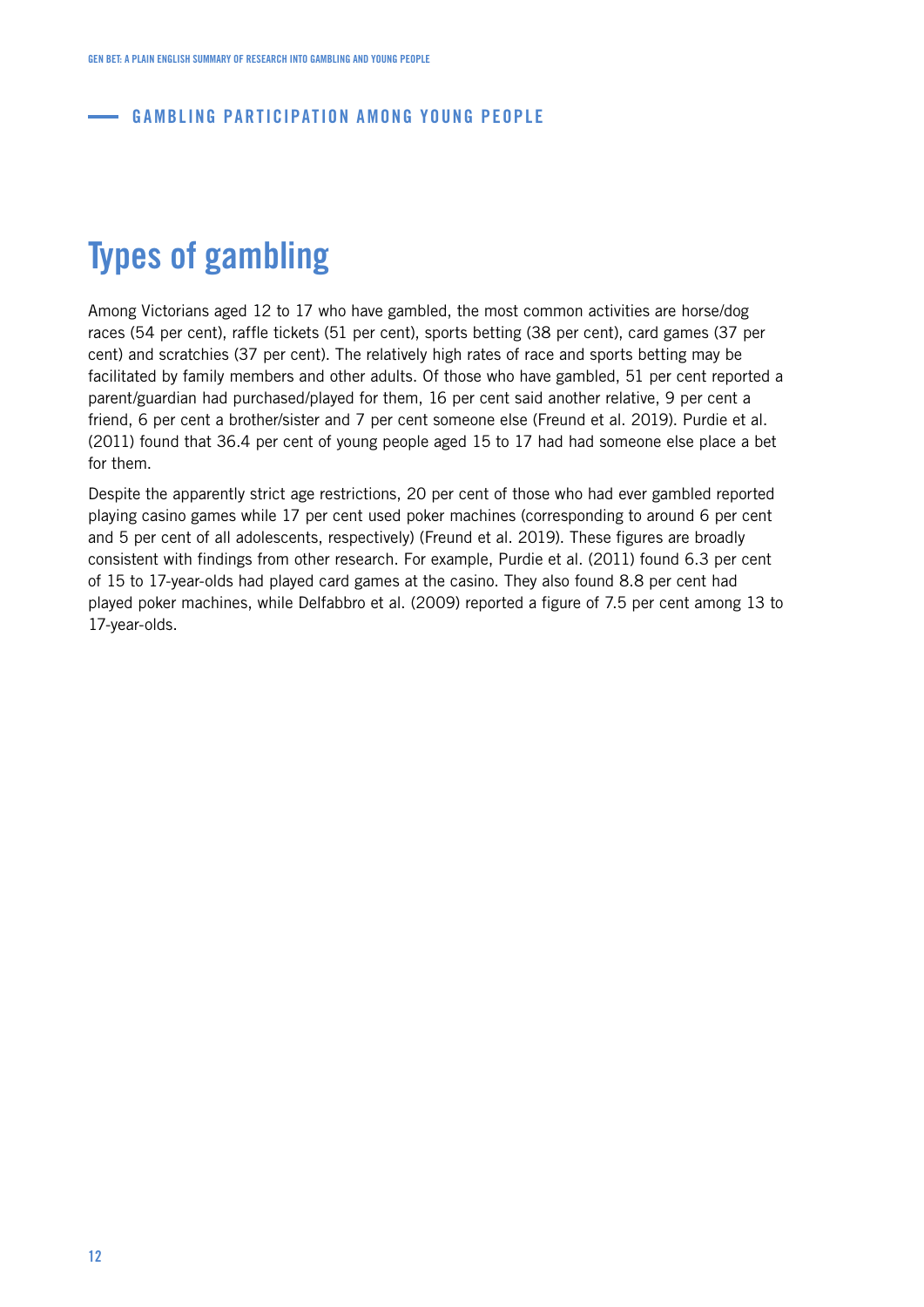# HARM FROM GAMBLING

Young people may be particularly vulnerable to gambling harm as their ability to assess risk is still developing (Defoe et al. 2015, Willoughby et al. 2013). For adolescents, gambling is one of many risky activities, including sex, drinking alcohol and drug-taking, that may cause harm.

A systematic review of international studies found 0.2–12.3 per cent of young people meet the criteria for problem gambling, with most figures around 2–4 per cent (Calado, Alexandre & Griffiths 2017). Australian figures have generally ranged from around 1–5 per cent (King, Russell & Hing 2020), however, as with the gambling participation findings, a lack of large-scale, representative research means these findings should be interpreted with caution.

The 2017 survey of Victorian secondary school students found that 1.4 per cent of 12 to 17-yearolds met the criteria for problem gambling. This figure increased to 5.4 per cent among those who had ever gambled, and one-in-eight (13 per cent) of those who had gambled in the previous month (Freund et al. 2019). A recent New South Wales study found a figure of 1.5 per cent (Hing et al. 2020), although a small sample means the findings should be interpreted with caution. Findings consistently demonstrate that young males are more likely to experience gambling problems than females (Riley et al. 2021).

These rates are higher than the rate for problem gambling in adults, which was 0.7 per cent among Victorian adults in 2018 (Rockloff et al. 2020a). Rates of problem gambling are not directly comparable between adolescents and adults, as different measures are used and behaviour not considered problematic in an adult may be considered problem gambling in a young person. Nonetheless, the higher rates of problem gambling are a cause for concern.

A Foundation-funded study found low and moderate-risk gamblers also experience harm as a result of gambling (Browne et al. 2016). This means many more young people may be experiencing harm, which could include poor academic performance, absenteeism from school, early school dropout and disrupted relationships with family and friends.

As with adult gamblers, these consequences may not be recognised as related to gambling.

## Gambling problems combined with other conditions

The relationship between gambling problems and a variety of other conditions, including mental illness, suicidal thoughts and substance abuse, is complex. An adolescent with a gambling problem is more likely to have depression or think about suicide, and to have lower self-esteem, than a young person without a gambling problem (Hardoon & Derevensky 2002). They are also more likely to engage in risky or antisocial behaviour, such as alcohol and drug use, theft and graffiti (Freund et al. 2019; Purdie et al. 2011; Warren & Yu 2019).

It is not always clear whether these conditions are caused by gambling problems or are present before they develop. It is likely issues such as mental illness or substance use are risk factors for problem gambling, and also worsened by it. But regardless of whether it is a cause or an effect of broader issues, harmful gambling often signals other problems exist.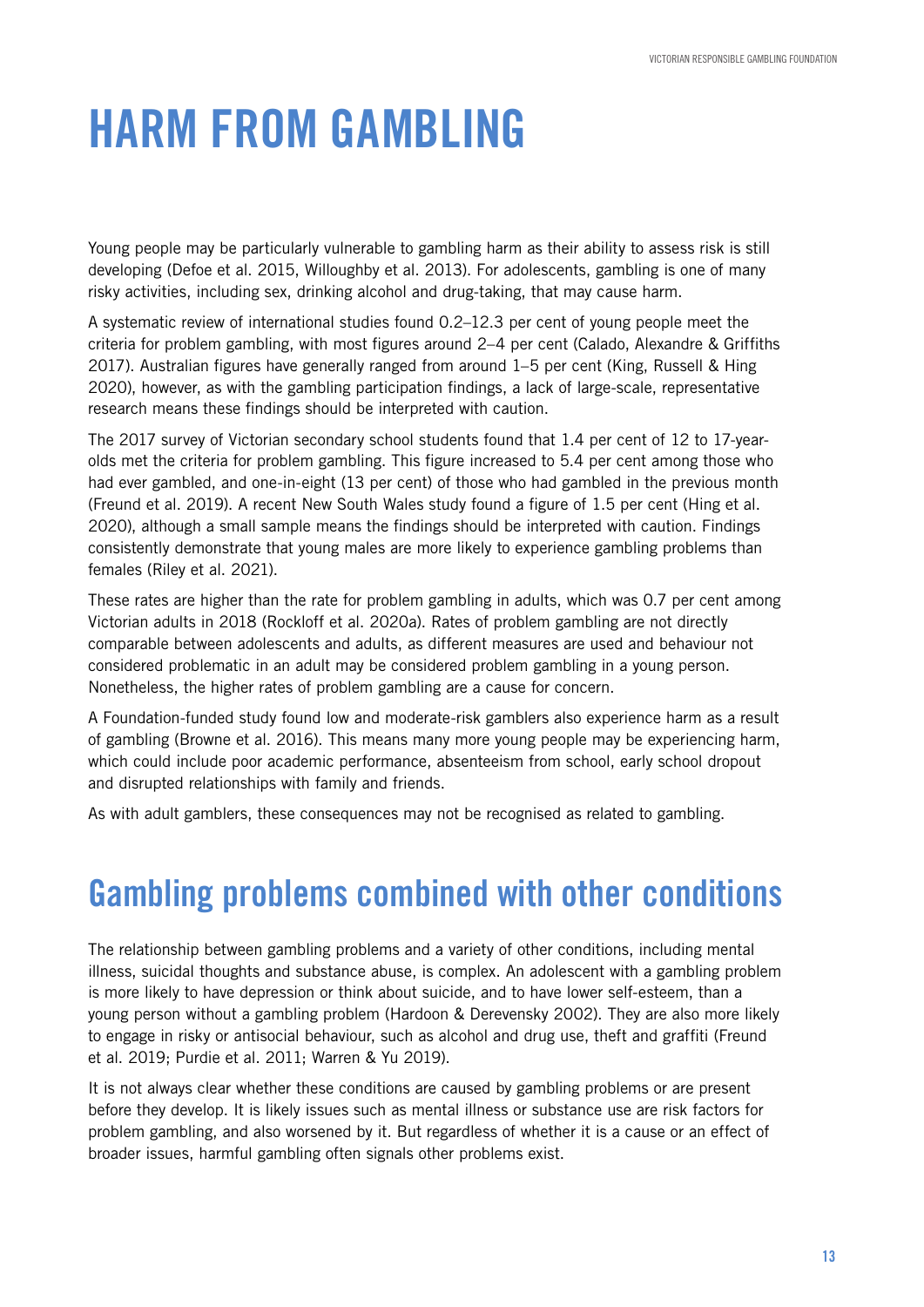**HARM FROM GAMBLING** 

## Young people and seeking help

Many people who experience gambling problems do not seek help, and this includes many young people. Most adolescents with gambling problems do not recognise they have a problem, which means they do not seek appropriate help (Splevins et al. 2010).

Even when people are aware of problems, stigma can be a barrier to getting help. Young adults are particularly resistant to seeking professional and non-professional help because of shame, pride and wanting to solve the problem on their own (Hing, Nuske & Gainsbury 2011). For adolescents, the fact that their gambling is illegal would be an additional obstacle.

Young people may also be less likely to know where they can seek help (Purdie et al. 2011). If they have seen ads for Gambler's Help counselling services, they may not realise the services cover all ages, not just adults.

## Long-term consequences of early exposure to gambling

Research tells us people who begin gambling at a young age are at greater risk of developing gambling problems as an adult (Burge et al. 2004). Many adults with gambling problems began gambling when they were under-age (Hare 2009). In a study of young adult male sports bettors, 23 per cent reported that they were under 18 when they placed their first bet (Jenkinson et al. 2018).

However, research also shows young people's gambling behaviour varies over time and problems with gambling during adolescence may not lead to continued problems in adulthood. A South Australian study that followed young gamblers over time found those who gambled at age 15 or 16 were not more likely to gamble at age 21 (Delfabbro, King & Griffiths 2014; Delfabbro, Winefeld & Anderson 2009). Those with signs of problem gambling at 15 or 16 were also not more likely than others in the study to have signs of problem gambling at 21.

These contrasting patterns of involvement in gambling suggest that for some young people it may be part of the risk-taking of adolescence, while for others it may lead to a lifetime of problems.

Therefore, while it is likely gambling at a young age is linked to future problems, experiencing gambling problems as an adolescent may not be linked to problem gambling as an adult.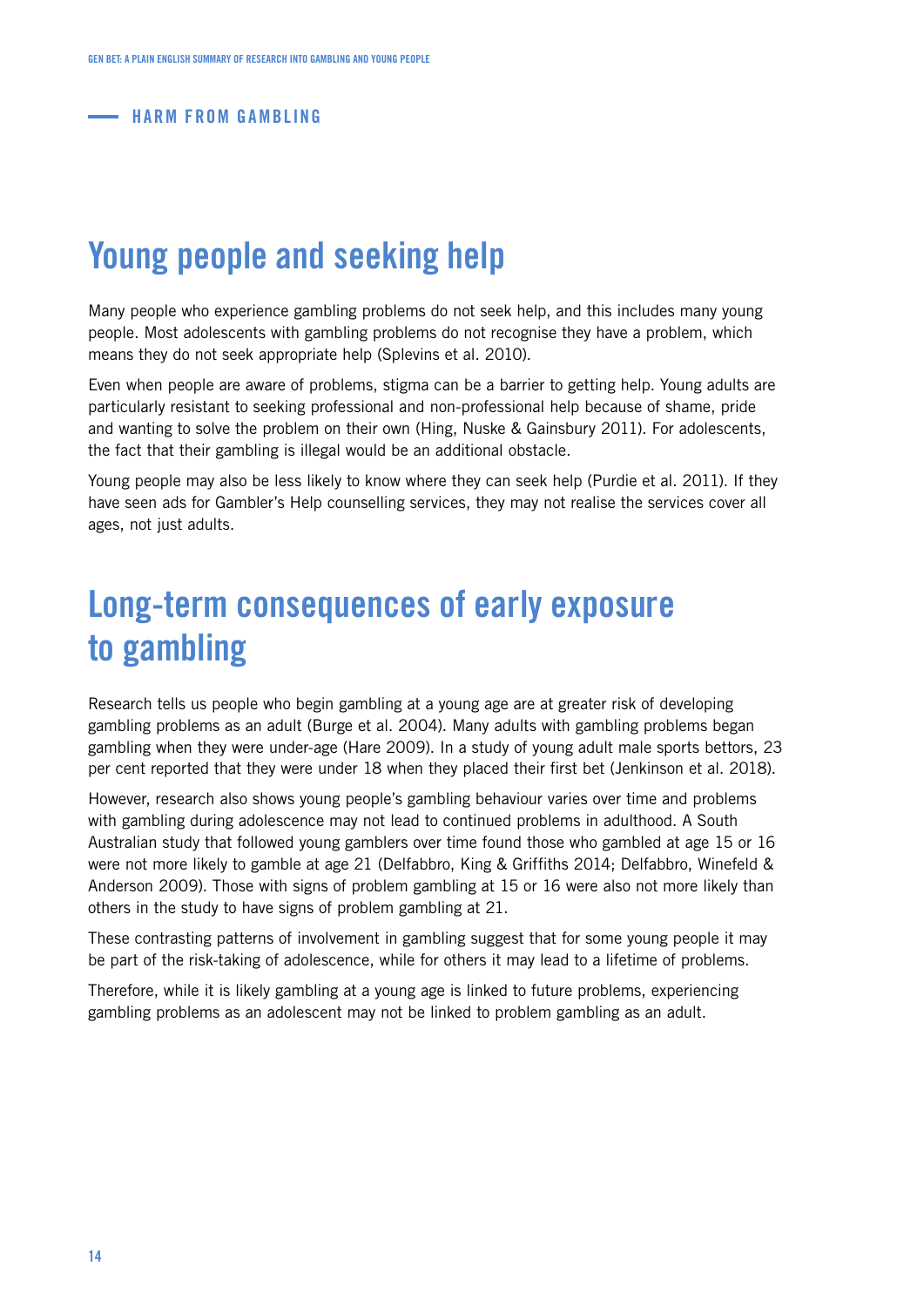# YOUNG ADULTS AND GAMBLING

As today's adolescents become young adults and legally able to gamble, the effects of early exposure to gambling will become even more apparent.

It is well understood people aged 18 to 30, particularly men, are at higher risk of experiencing gambling harm than other adults. In 2018, almost twice as many 18 to 24-year-olds met the criteria for either moderate-risk or problem gambling than the overall population (5.9 per cent vs. 3.1 per cent), with these figures higher amongst young men (8.1 per cent) (Rockloff et al. 2020a).

Young adults aged 18 to 24 are more likely than other adults to participate in some forms of gambling, including sports betting, which they participate in at rates more than twice those of the overall population (Rockloff et al. 2020a). As previously mentioned rates of sports betting doubled within this age group from 2014–2018. This suggests that while young adults are a target for sports betting advertising, their gambling may also be the effect of exposure to marketing in adolescence. As with teenagers, young adults often have a high tolerance for risk. Gambling may be one of a number of risky behaviours, including drinking alcohol, that become synonymous with watching sport. Peer groups are another important influence, with some young men gambling to 'fit in' (Deans et al. 2016).

Playing casino games is also more common among this group than other adults. Visiting the casino is seen as a rite of passage into adulthood for some young people. Its strong link with alcohol consumption may heighten the risk of short-term harm from casino games.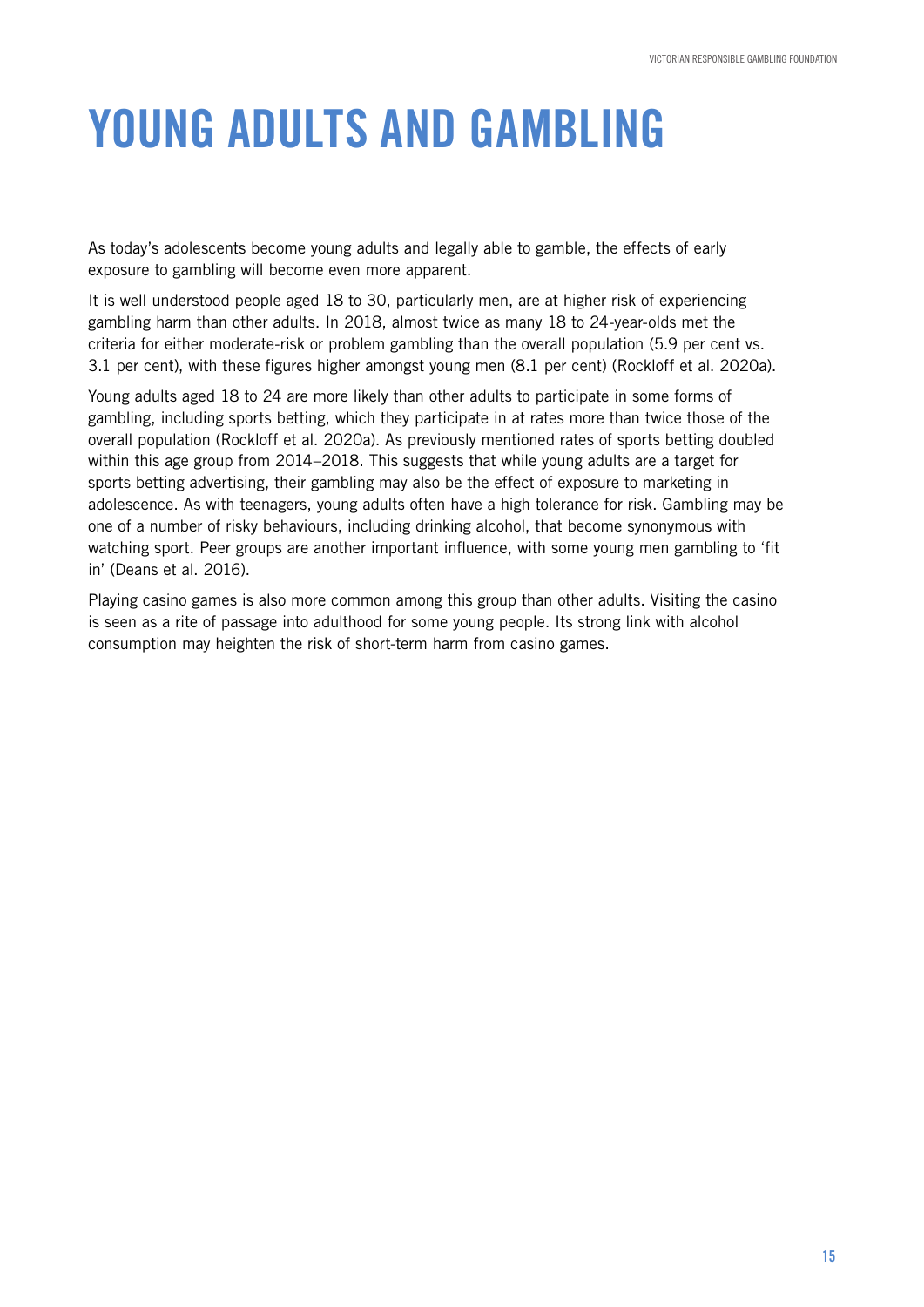# RESPONDING TO THE CHALLENGE

It is clear gambling is a significant issue for young people.

We need to respond with targeted approaches that reduce gambling harm for adolescents, and for the adults they will become. And we need to back this work with robust research.

Our responses must also be directed towards parents and young adult peers or siblings, who may model potentially harmful gambling behaviour for young people. Teachers and sporting coaches are another target group, as they can influence young people's attitudes.

The Foundation's social marketing campaigns challenge gambling industry messages and promote informed and balanced attitudes towards gambling.

The Foundation's Sporting Club Program and School Education Program, developed in 2013, have been key to our work in countering the normalisation of gambling.

#### LOVE THE GAME

Love the Game works with elite and local clubs to create healthy club environments and reduce the exposure of young people to gambling, especially through sports betting advertising.

We are partnered with 15 elite Victorian sporting clubs, including all 10 Victorian AFL clubs, Big Bash cricket clubs and Melbourne Victory, as well as state and peak community sport bodies and local sporting clubs.

As at February 2021, over 550 sporting clubs were signed up to the program.

For more information, see: **lovethegame.vic.gov.au**

#### SCHOOL EDUCATION PROGRAM

Our School Education Program aims to help young people navigate the new gambling environment and develop informed attitudes towards gambling.

It includes professional development sessions and curriculum-based resources for teachers, including VCAL Numeracy, Literacy & PDS, VCE Health & Human Development, Health and Humanities units; workshops for secondary school students (Years 7-12); and information sessions and materials for parents.

We also provide information and resources for parents and teachers online, including strategies for talking to young people about gambling.

For more information, see: **beaheadofthegame.com.au**

#### **GAMBLER'S HELP YOUTHLINE**

The Foundation's Gambler's Help Youthline offers specialist telephone support for young people who may be experiencing harm because of their own or someone else's gambling.

For more information, see: **gamblershelp.com.au/get-help/under-25s/**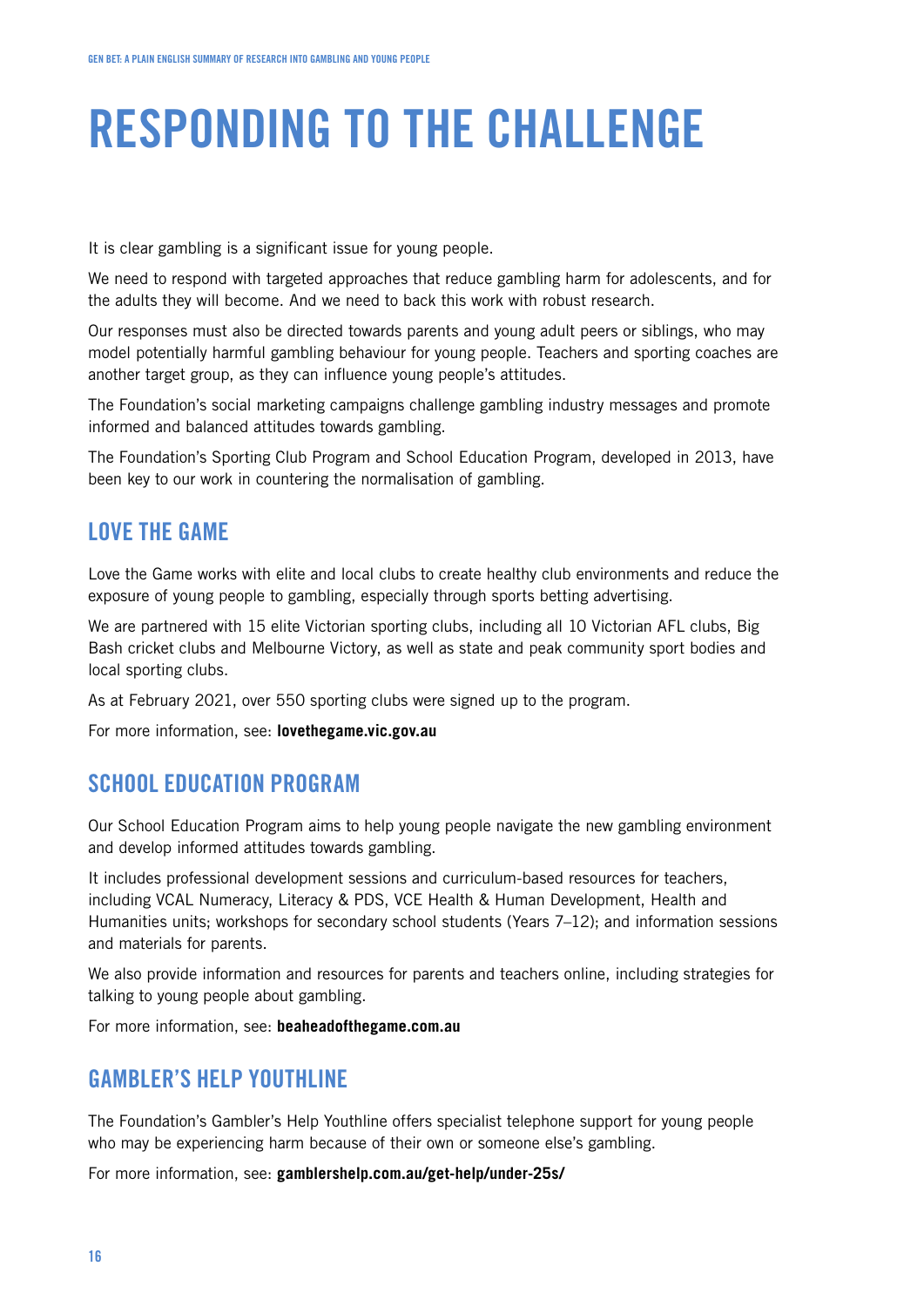# **REFERENCES**

- AdNews 2018, 'Gambling ad spend surges 26% in year to July', AdNews, online 14 October, [www.adnews.com.au.](http://www.adnews.com.au)
- Bestman, A, Thomas, S, Randle, M, Pitt, H, Daube, M & Pettigrew, S 2016, 'Shaping pathways to gambling consumption? An analysis of the promotion of gambling and non-gambling activities from gambling venues', Addiction Research & Theory, vol. 24, no. 2, pp.152–62.
- Browne, M, Langham, E, Rawat, V, Greer, N, Li, E, Rose, J, Rockloff, M, Donaldson, P, Thorne, H, Goodwin, B, Bryden, G & Best, T 2016, Assessing gambling-related harm in Victoria, Victorian Responsible Gambling Foundation, Melbourne.
- Burge, AN, Pietrzak, RH, Molina, CA and Petry, NM 2004 'Age of gambling initiation and severity of gambling and health problems among older adult problem gamblers', Psychiatric Services, vol. 55, no. 12, pp. 1437-9.
- Calado, F, Alexandre, J & Griffiths, MD 2017, Prevalence of adolescent problem gambling: a systematic review of recent research, Journal of Gambling Studies, vol. 33, no. 2, pp. 397-424.
- Deans, EG, Thomas, SL, Daube, M & Derevensky, J 2016, 'The role of peer influences on the normalisation of sports wagering: a qualitative study of Australian men', Addiction Research & Theory, online first, pp. 1–11.
- Defoe, IN, Dubas, JS, Figner, B & van Aken, MA 2015, 'A meta-analysis on age differences in risky decision making: adolescents versus children and adults', Psychological bulletin, vol. 141, no. 1, pp. 48–84.
- Delfabbro, P & Thrupp, L 2003, 'The social determinants of youth gambling in South Australian adolescents', Journal of Adolescence, vol. 26, no. 3, pp. 313-30.
- Delfabbro, P & King, D 2020, Adolescent gambling, In C Essau and P Delfabbro (Eds.), Adolescent Addiction, Academic Press, London.
- Delfabbro, P, King, D & Griffiths, MD 2014, 'From adolescent to adult gambling: an analysis of longitudinal patterns in South Australia', Journal of Gambling Studies, vol. 30, no. 3, pp. 547–63.
- Delfabbro, P, Lambos, C, King, D & Puglies, S 2009, 'Knowledge and beliefs about gambling in Australian secondary school students and their implications for education strategies', Journal of Gambling Studies, vol. 25, no. 4, pp. 523–39.
- Delfabbro, P, Winefield, AH & Anderson, S 2009, 'Once a gambler – always a gambler? A longitudinal analysis of gambling patterns in young people making the transition from adolescence to adulthood', International Gambling Studies, vol. 9, no. 2, pp. 151–63.
- Dowling, NA, Jackson, AC, Thomas, SA & Frydenberg, E 2010, Children at risk of developing problem gambling, Gambling Research Australia, Melbourne.
- Freund, M, Noble, N, Hill, D, White, V, Evans, T, Oldmeadow, C & Sanson-Fisher, R 2019, The prevalence and correlates of gambling in secondary school students in Victoria, Australia, 2017, Victorian Responsible Gambling Foundation, Melbourne.
- Gainsbury, SM, Abarbanel, B, & Blaszczynski, A 2017, 'Game on: comparison of demographic profiles, consumption behaviors, and gambling site selection criteria of esports and sports bettors', Gaming Law Review, vol. 21, no. 8, pp. 575-587.
- Gainsbury, S, King, D, Abarbanel, B, Delfabbro, P & Hing, N 2015a, Convergence of gambling and gaming in digital media, Victorian Responsible Gambling Foundation, Melbourne.
- Gainsbury, SM, King, D, Delfabbro, P, Hing, N, Russell, A, Blaszczynski, A & Derevensky, J 2015b, The use of social media in gambling, Gambling Research Australia, Melbourne.
- GambleAware 2018, Gambling companies spend £1.2 billion marketing online, five times more than on television ads, [www.begambleaware.org.](http://www.begambleaware.org)
- Gambling Commission 2017, Young people and gambling 2017: a research study among 11–16 year olds in Great Britain, [www.](http://www.gamblingcommission.gov.uk) [gamblingcommission.gov.uk](http://www.gamblingcommission.gov.uk).
- Greer, N, Rockloff, M, Russell, AMT 2021, Gambling and video games: are esports betting and skin gambling associated with greater gambling involvement and harm? Victorian Responsible Gambling Foundation, Melbourne.
- Hardoon, KK & Derevensky, JL 2002, 'Child and adolescent gambling behavior: current knowledge', Clinical Child Psychology and Psychiatry, vol. 7, no. 2, pp. 263-81.
- Hare, S 2009, A study of gambling in Victoria: problem gambling from a public health perspective, Department of Justice, Melbourne.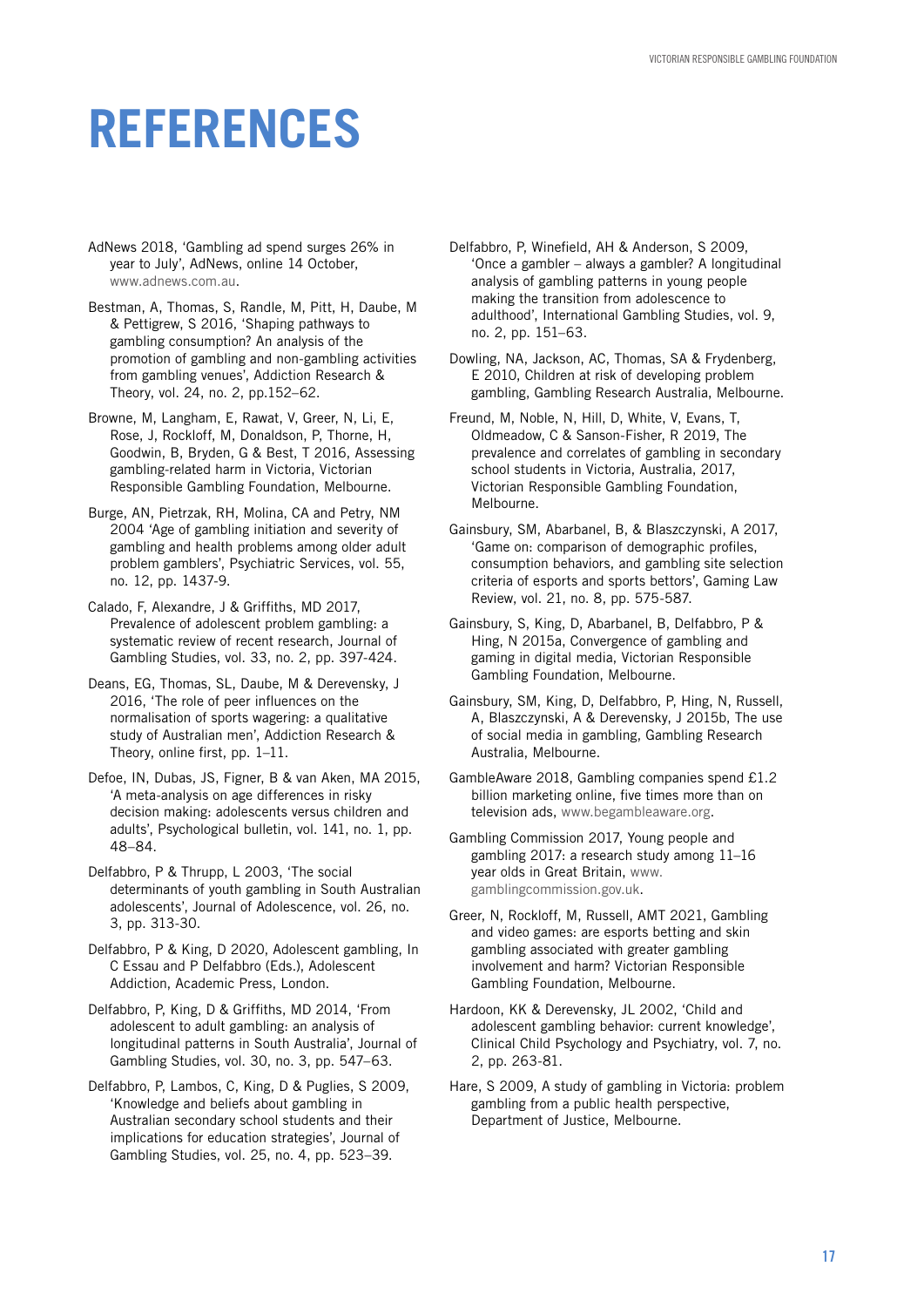#### **REFERENCES**

- Hare, S 2015, Study of gambling and health in Victoria: findings from the Victorian prevalence study 2014, Victorian Responsible Gambling Foundation and Victorian Department of Justice and Regulation, Melbourne.
- Hayer, T, Kalke, J, Meyer, G, & Brosowski, G 2018, 'Do simulated gambling activities predict gambling with real money during adolescence? Empirical findings from a longitudinal study', Journal of Gambling Studies, vol. 34, no. 3, pp. 929-947.
- Hing, N, Nuske, E & Gainsbury, S 2011, Gamblers at risk and their help-seeking behaviour, Gambling Research Australia, Melbourne.
- Hing, N, Russell, AMT, King, D, Rockloff, M, Browne, M, Greer, N, Newall, P, Sproston, K, Chen, L & Coughlin, S 2020, NSW Youth Gambling Study 2020, NSW Responsible Gambling Fund, Sydney.
- Hing, N, Russell, A, Li, E & Vitartas, P 2018b, Does the uptake of wagering inducements predict impulse betting on sport? Journal of Behavioural Addictions, vol. 7, no. 1, pp. 146-57.
- Hing, N, Russell, A, Rockloff, M, Browne, M, Langham, E, Li, E, Lole, L, Greer, N, Thomas, A, Jenkinson, R, Rawat, V & Thorne, H 2018a, Effects of wagering marketing on vulnerable adults. Victorian Responsible Gambling Foundation, Melbourne.
- Ipsos MORI 2020, The effects of gambling marketing and advertising on children, young people, and vulnerable adults, GambleAware, London.
- Jenkinson, R, de Lacey-Vawdon, C & Carroll, M 2018, Weighing up the odds: young men, sports and betting, Victorian Responsible Gambling Foundation, Melbourne.
- Kalé, SH 2011, Australian teens and poker: gambling prevalence, influences and implications, Department of Justice, Melbourne.
- Kim, HS 2017, Social casino games: current evidence and future directions, Gambling Research Exchange Ontario.
- Kim, HS, Wohl, MJA, Gupta, R, & Derevensky, JL 2017, 'Why do young adults gamble online? A qualitative study of motivations to transition from social casino games to online gambling', Asian Journal of Gambling Issues and Public Health, vol. 7, no. 1., p. 6.
- King, D 2018, Online gaming and gambling in children and adolescents – Normalising gambling in cyber places, Victorian Responsible Gambling Foundation, Melbourne.
- King, D, Delfabbro, P, Derevensky, J & Griffiths, MD 2012, 'A review of Australian classification practices for commercial video games featuring simulated gambling', International Gambling Studies, vol. 12, no. 2, pp. 231–242.
- King, DL, Russell, A, Gainsbury, S, Delfabbro, PH & Hing, N 2016, 'The cost of virtual wins: an examination of gambling-related risks in youth who spend money on social casino games', Journal of Behavioral Addictions, vol. 5, no. 3, pp. 401-409.
- King, D, Russell, A & Hing, N 2020, 'Adolescent land-based and internet gambling: Australian and international prevalence rates and measurement issues', Current Addiction Reports, vol. 7, pp. 137-148.
- Le Grand, C 2015, 'TV, radio hooked on advertising from sports gambling', The Australian, online 19 September, [www.theaustralian.com.au](http://www.theaustralian.com.au).
- Nyemcsok, C, Thomas, SL, Bestman, A, Pitt, H, Daube, M & Cassidy R 2018, 'Young people's recall and perceptions of gambling advertising and intentions to gamble on sport', Journal of Behavioral Addictions, vol. 7, no. 4, pp. 1068- 1078.
- O'Brien, K & Iqbal, M 2019, Extent of, and children and young people's exposure to, gambling advertising in sport and non-sport TV, Victorian Responsible Gambling Foundation, Melbourne.
- Pitt, H, Thomas, SL & Bestman, A 2016a, 'Initiation, influence, and impact: adolescents and parents discuss the marketing of gambling products during Australian sporting matches', BMC Public Health, vol. 16, no. 1, p. 967.
- Pitt, H, Thomas, SL, Bestman, A Stoneham, M & Daube, M 2016b, '"It's just everywhere!" Children and parents discuss the marketing of sports wagering in Australia', Australian and New Zealand Journal of Public Health, vol. 40, no. 5, pp. 480–6.
- Purdie, N, Matters, G, Hillman, K, Murphy, M, Ozolins, C & Millwood, P 2011, Gambling and young people in Australia, Gambling Research Australia, Melbourne.
- Queensland Government 2016, Australian Gambling Statistics, 32nd Edition, 1989–90 to 2014–15, Brisbane.
- Riley, J, Oster C, Rahamathulla, M & Lawn, S (2021), 'Attitudes, risk factors, and behaviours of gambling among adolescents and young people: a literature review and gap analysis', International Journal of Environmental Research and Public Health, vol. 18, no. 3, p. 984.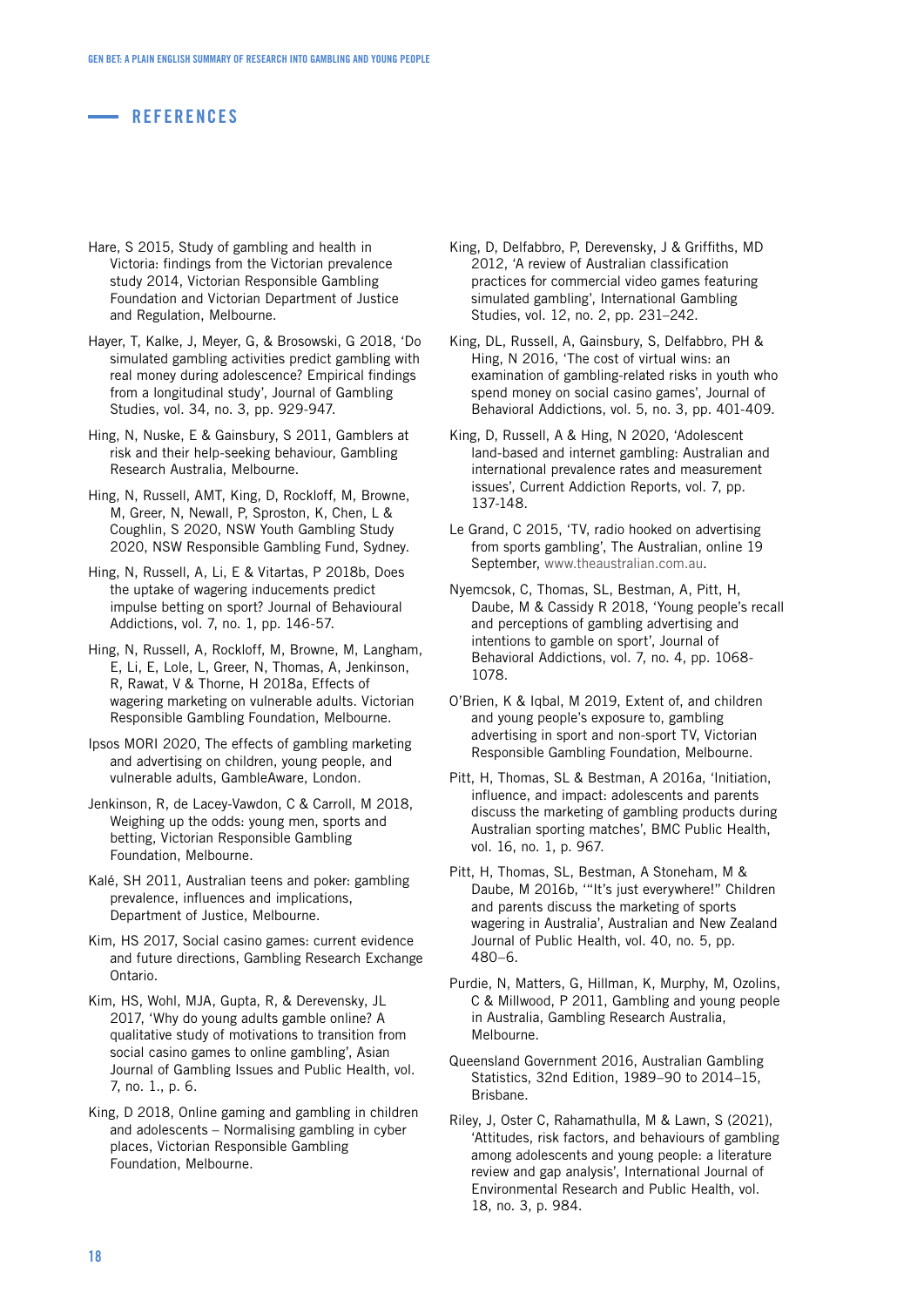- Rockloff, M, Browne, M, Hing, N, Thorne, H, Russell, A, Greer, N, Tran, K, Brook, K & Sproston, K 2020a, Victorian population gambling and health study 2018–2019, Victorian Responsible Gambling Foundation, Melbourne.
- Rockloff, M, Russell, AMT, Greer, N, Lolé, L, Hing, N, & Browne, M 2020b, Loot boxes: are they grooming youth for gambling? NSW Responsible Gambling Fund, Sydney.
- Russell, AMT, Armstrong, T, Rockloff, M, Greer, N, Hing, N & Browne, M 2020, Exploring the changing landscape of gambling in childhood, adolescence and young adulthood, NSW Responsible Gambling Fund, Sydney.
- Russell, A, Langham, E, Hing, N, & Rawat, V 2018, Social influences on gamblers by risk group: an egocentric social network analysis, Victorian Responsible Gambling Foundation, Melbourne.
- Splevins, K, Mireskandari, S, Clayton, K and Blaszczynski, A 2010, 'Prevalence of adolescent problem gambling, related harms and help-seeking behaviours among an Australian population', Journal of Gambling Studies, vol. 26, no. 2, pp. 189-204.
- Sproston, K, Hanley, C, Brook, K, Hing, N & Gainsbury, S 2015, Marketing of sports betting and racing, Gambling Research Australia, Melbourne.
- Thomas, S & Lewis, S 2012, Conceptualisation of gambling risks and benefits: a socio-cultural study of 100 gamblers, Department of Justice, Melbourne.
- Thomas, SL, Bestman, A, Pitt, H & Deans, E 2015, The marketing of wagering on social media: an analysis of promotional content on YouTube, Twitter, and Facebook, Victorian Responsible Gambling Foundation, Melbourne.
- Thomas, SL, Bestman, A, Pitt, Cassidy, R, McCarthy, S, Nyemcsok, C, Cowlishaw, S & Daube, M 2018, 'Young people's awareness of the timing and placement of gambling advertising on traditional and social media platforms: a study of 11–16-yearolds in Australia', Harm Reduction Journal, vol. 15, no. 1., p. 51.
- Thomas, SL, Pitt, H, Bestman, A, Randle, M, Daube, M & Pettigrew, S 2016, Child and parent recall of gambling sponsorship in Australian sport, Victorian Responsible Gambling Foundation, Melbourne.
- Valentine, G 2008, Literature review of children and young people's gambling, Gambling Commission, Birmingham.
- Victorian Responsible Gambling Foundation 2008, Betfair v Western Australia, [www.responsiblegambling.vic.gov.au.](http://www.responsiblegambling.vic.gov.au )
- Victorian Responsible Gambling Foundation 2018, Submission to Parliament of Australia, Senate Environment and Communications References Committee, in relation to Gaming microtransactions for chance-based items, [www.responsiblegambling.vic.gov.au.](http://www.responsiblegambling.vic.gov.au)
- Victorian Responsible Gambling Foundation 2021, Gambling advertising, [www.responsiblegambling.](http://www.responsiblegambling.vic.gov.au) [vic.gov.au.](http://www.responsiblegambling.vic.gov.au)
- Wardle, H 2018, Trends in children's gambling 2011-2017, London School of Hygiene and Tropical Medicine, London.
- Warren D & Yu M 2019. Gambling activity among teenagers and their parents, In G Daraganova and N Joss (Eds.), Growing Up In Australia – The Longitudinal Study of Australian Children, Annual Statistical Report 2018, Australian Institute of Family Studies, Melbourne.
- Willingham, R 2017, 'Victoria freezes number of poker machines until 2042, but reformers slam licence extensions', ABC, online 7 July, [www.abc.net.au](http://www.abc.net.au).
- Willoughby, T, Good, M, Adachi, PJ, Hamza, C & Tavernier, R 2013, 'Examining the link between adolescent brain development and risk taking from a social–developmental perspective', Brain and cognition, vol. 83, no. 3, pp. 315–23.
- YouGov 2018, Just a game? Understanding the existing and future eSports market in Australia, [www.yougov.com](http://www.yougov.com).
- Zendle, D, Meyer, R & Ballou, N 2020, 'The changing face of desktop video game monetisation: An exploration of trends in loot boxes, pay to win, and cosmetic microtransactions in the most-played Steam games of 2010-2019', PLoS ONE, vol. 15, no.5, pp. 1-13.
- Zendle D, & Cairns P 2018, 'Video game loot boxes are linked to problem gambling: results of a large-scale survey', PLoS ONE, vol. 13, no. 11., e0206767.
- Zendle D, Meyer R & Over H 2019, 'Adolescents and loot boxes: links with problem gambling and motivations for purchase', Royal Society Open Science, vol. 6, no. 6, e190049.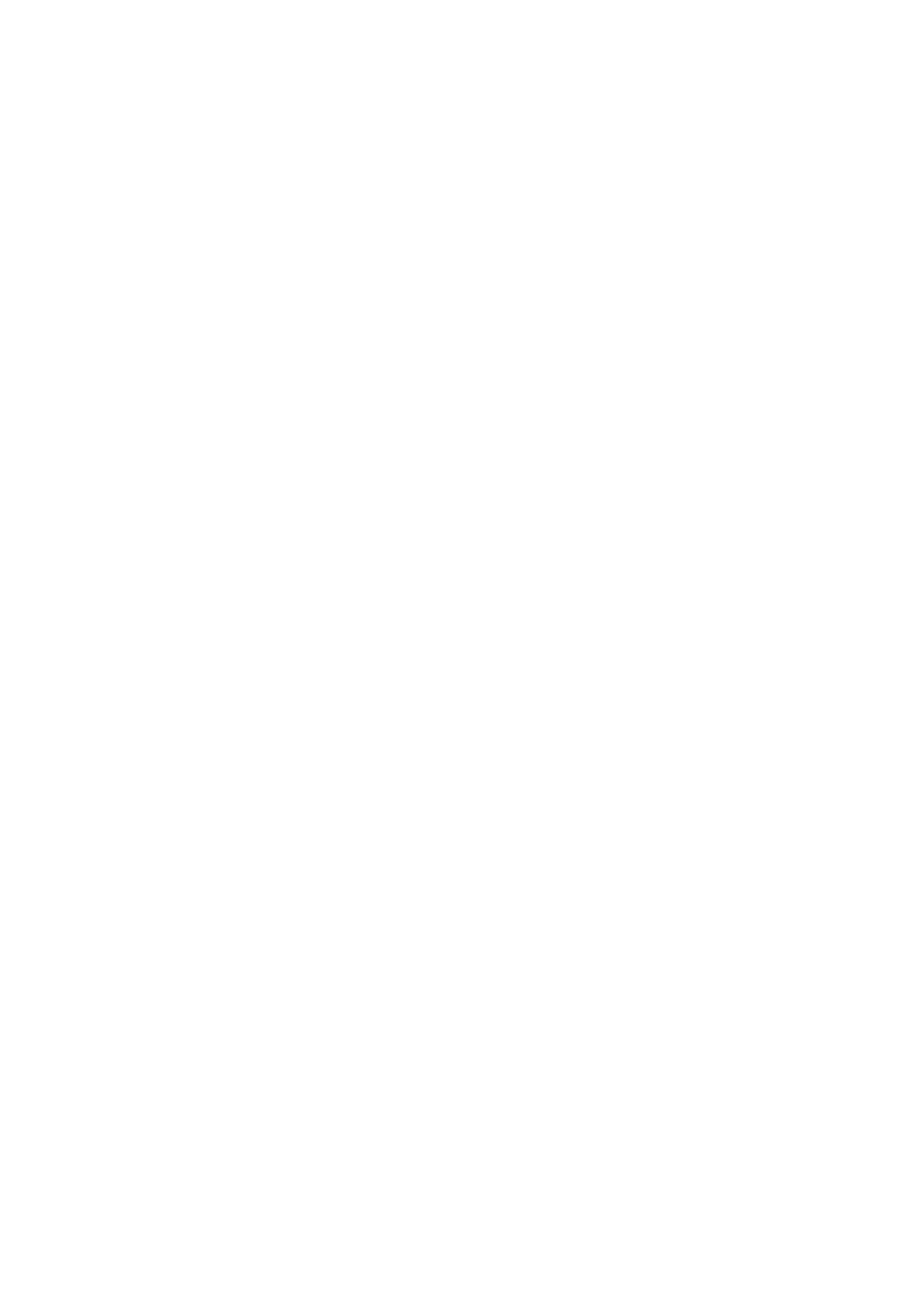# Inside GAMBLING

'The first thing is to be open<br>with yourself, and then other people. **Fred Rubinstein** 

# Online magazine

See *Inside gambling* for the latest information, evidence and expert opinion on gambling issues in Australia and overseas.





Footy, friends and fun **On stigma and how we can** tackle it



It's never too late to give up gambling

## Hear from:

- public health experts
- gambling sector professionals
- people with firsthand experience of gambling harm.

## Let us know what you'd like to read

If you have ideas for themes or stories for *Inside gambling*, we would love to hear from you. Visit: insidegambling.com.au/contact-us